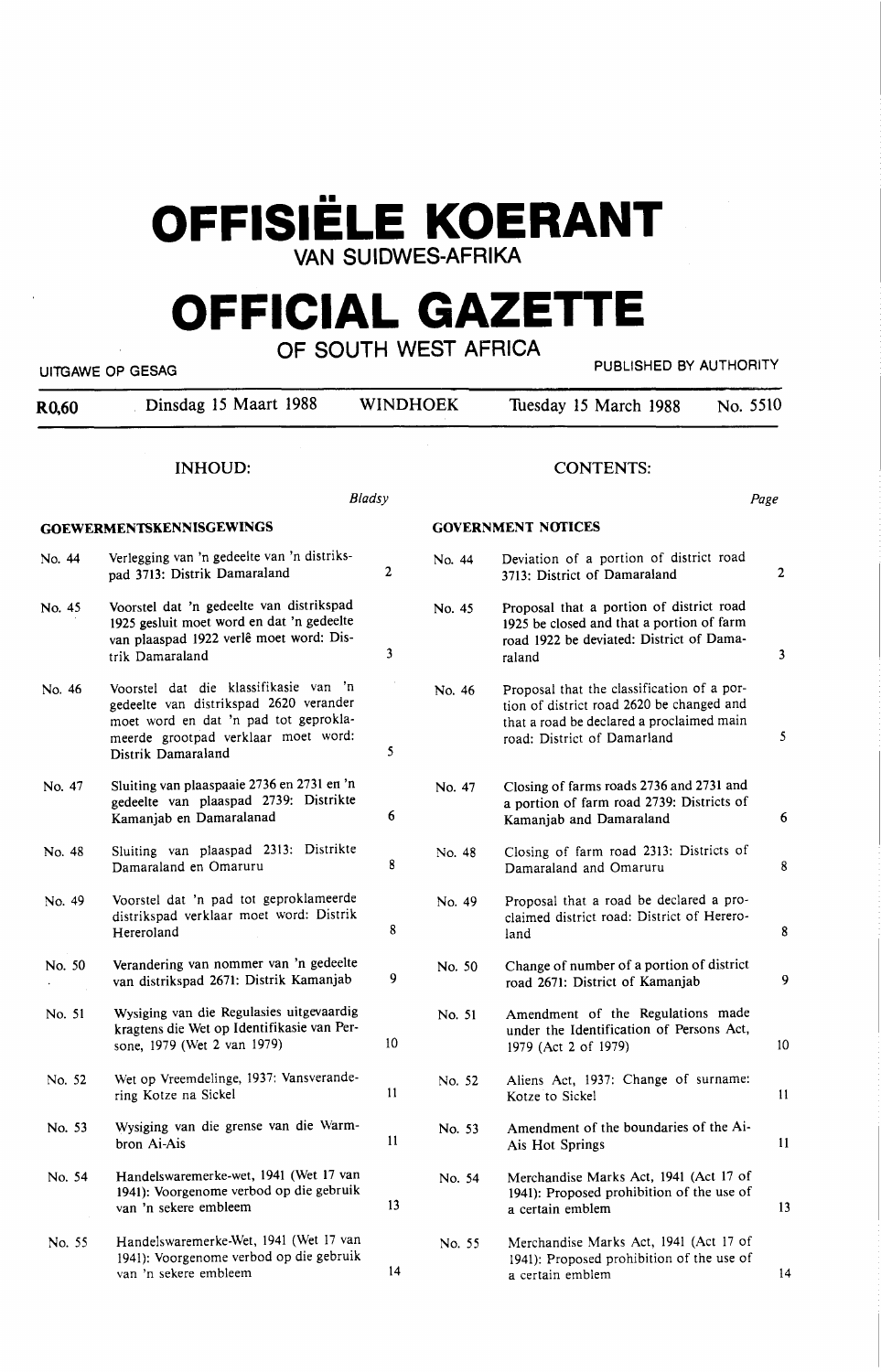| No. 56 | Prysbeheer: Wysiging van maksimum-<br>pryse van 'n sekere klas koringbrood                                       | 15 | No. 56 | Price Control: Amendment of maximum<br>prices of 9 certain class of wheaten bread                         | 15               |
|--------|------------------------------------------------------------------------------------------------------------------|----|--------|-----------------------------------------------------------------------------------------------------------|------------------|
|        | <b>ALGEMENE KENNISGEWINGS</b>                                                                                    |    |        | <b>GENERAL NOTICES</b>                                                                                    |                  |
| No. 22 | Munisipaliteit Keetmanshoop: Wysiging<br>van die Regulasies op Elektrisiteitsver-<br>skaffing                    | 16 | No. 22 | Municipality of Keetmanshoop: Amend-<br>ment of the Regulations for the Supply of<br>Electricity          | 16 <sup>16</sup> |
| No. 23 | Munisipaliteit Keetmanshoop: Wysiging<br>van Gesondheidsregulasies                                               | 17 | No. 23 | Municipality of Keetmanshoop: Amend-<br>ment of Health Regulations                                        | 17               |
| No. 24 | Munisipaliteit Keetmanshoop: Wysiging<br>van Riolerings- en Loodgietersregulasies                                | 17 | No. 24 | Municipality of Keetmanshoop: Amend-<br>ment of Drainage and Plumbing Regula-<br>tions                    | 17               |
| No. 25 | Munisipaliteit Keetmanshoop: Wysiging<br>van Watervoorsieningsregulasies                                         | 18 | No. 25 | Municipality of Keetmanshoop: Amend-<br>ment of Water Supply Regulations                                  | 18               |
| No. 26 | Munisipaliteit Keetmanshoop: Kennisge-<br>wing: Agterstallige eiendomsbelasting en<br>rente                      | 18 | No. 26 | Municipality of Keetmanshoop: Notice -<br>Arrear rates and interest                                       | 18               |
| No. 27 | Munisipaliteit Mariental: Wysiging van<br>Inboorlinglokasieregulasies                                            | 19 | No. 27 | Municipality of Mariental: Amendment<br>of Native Location Regulations                                    | 19               |
| No. 28 | Munisipaliteit Otjiwarongo: Wysiging van<br>Swembadregulasies                                                    | 19 | No. 28 | Municipality of Otjiwarongo: Amend-<br>ment of Swimming Bath Regulations                                  | 19               |
| No. 29 | Stad Windhoek: Permanente sluiting van<br>gedeeltes van publieke oop ruimte erf<br>4808, Uitbreiding 6, Windhoek | 20 | No. 29 | City of Windhoek: Permanent closing of<br>portions of public open space erf 4808<br>extension 6, Windhoek | 20               |

| Goewermentskennisgewings                       | <b>Government Notices</b><br>DEPARTMENT OF TRANSPORT |  |  |
|------------------------------------------------|------------------------------------------------------|--|--|
| DEPARTEMENT VAN VERVOER                        |                                                      |  |  |
| 1988                                           | No. 44                                               |  |  |
| No. 44                                         | 1988                                                 |  |  |
| VERLEGGING VAN 'N GEDEELTE VAN DIS-            | DEVIATION OF A PORTION OF DISTRICT                   |  |  |
| TRIKSPAD 3713: DISTRIK DAMARALAND              | ROAD 3713: DISTRICT OF DAMARALAND                    |  |  |
| Ingevolge artikel 22(2) van die Ordonnansie op | In terms of section 22(2) of the Roads Ordinance,    |  |  |
| Paaie, 1972 (Ordonnansie 17 van 1972), word    | 1972 (Ordinance 17 of 1972), it is hereby made       |  |  |
| hierby bekend gemaak dat die Minister van Ver- | known that the Minister of Transportation has        |  |  |

 $\overline{a}$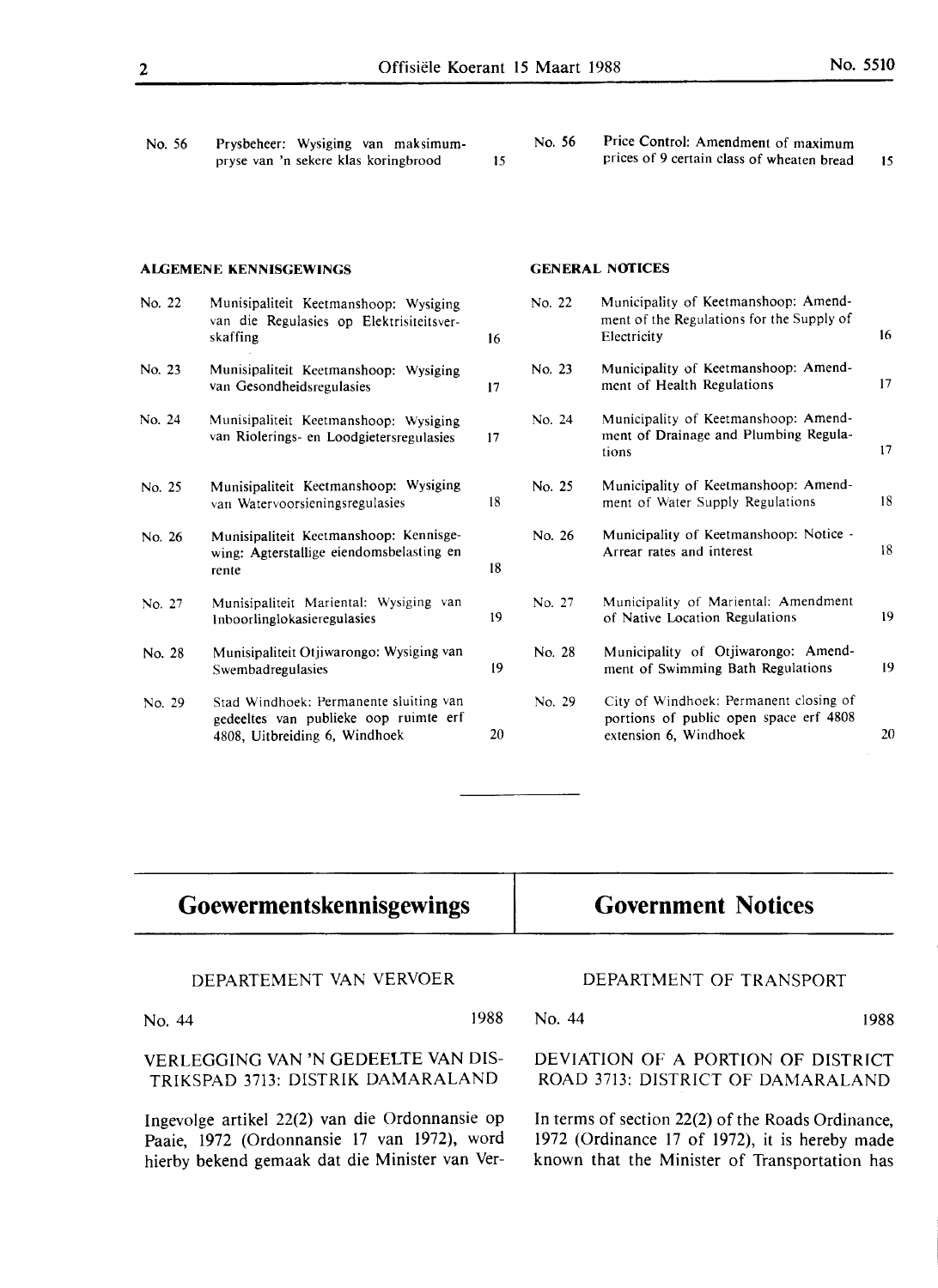voerwese kragtens artikel 22(l)(c) van genoemde Ordonnansie, in die distrik Damaraland, die gedeelte van distrikspad 3713 wat in paragraaf (a) van die Bylae beskryf en deur die simbole A-Bop sketskaart P1383 aangetoon word, verlê het van die roete aldus beskryf en aangetoon, na die roete wat in paragraaf (b) van die Bylae beskryf en deur die simbole B-C op sketskaart **P1383** aangetoon word.

Genoemde sketskaart is te alle tye gedurende gewone kantoorure by die kantoor van die Sekretaris van Vervoer, Windhoek, ter insae beskikbaar.

#### BYLAE

- (a) Van 'n punt (A op sketskaart Pl383) op distrikspad 3712 op die plaas Otjihorongo. Reservaat 150 algemeen noordnoordweswaarts oor genoemde plaas tot op 'n punt (B op sketskaart P1383) op genoemde plaas.
- (b) Van 'n punt (B op sketskaart P1383) op die plaas Otjihorongo Reservaat 150 algemeen suidsuidweswaarts en al meer suidweswaarts oor genoemde plaas tot op 'n punt (C op sketskaart Pl383) op distrikspad 3712 op genoemde plaas.

#### DEPARTEMENT VAN VERVOER

No. 45 1988

VOORSTEL DAT 'N GEDEELTE VAN DIS-TRIKSPAD 1925 GESLUIT MOET WORD EN DAT 'N GEDEELTE VAN PLAASPAD 1922 VERLE MOET WORD: DISTRIK DAMARA- .LAND

Ingevolge artikel 20(1) van die Ordonnansie op Paaie, 1972 (Ordonnansie 17 van 1972), word hierby bekend gemaak dat die Sekretaris van Vervoer voorstel dat, in die distrik Damaraland -

(a) die gedeelte van distrikspad 1925 wat in Bylae I beskryf en deur die simbole A-C-B op sketskaart P1391 aangetoon word, gesluit moet word; en

under section 22(1)(c) of the said Ordinance, in the district of Damaraland, deviated the portion of district road 3713 described in paragraph (a) of the Schedule and shown on sketch-map Pl383 by the symbols **A-B,** from the route so described and shown, to the route described in paragraph (b) of the Schedule and shown on sketch-map Pl383 by the symbols B-C.

The said sketch-map shall at all times lie open to inspection at the office of the Secretary for Transport, Windhoek, during normal office hours.

#### SCHEDULE

- (a) From a point (A on sketch-map Pl383) on district road 3712 on the farm Otjihorongo Reserve 150 generally north-north-westwards across the said farm to a point (B on sketchmap P1383) on the said farm.
- (b) From a point (Bon sketch-map P1383) on the farm Otjihorongo Reserve 150 generally south-south-westwards and more and more south-westwards across the said farm to a point (C on sketch-map Pl383) on district road 3712 on the said farm.

DEPARTMENT OF TRANSPORT

No. 45 1988

**PROPOSAL THAT A PORTION** OF **DIS-**TRICT ROAD 1925 BE CLOSED AND THAT A **PORTION** OF **FARM ROAD 1922** BE **DEVIA-**TED: DISTRICT OF DAMARLAND

In terms of section 20(1) of the Roads Ordinance, 1972 (Ordinance 17 of 1972), it is hereby made known that the Secretary for Transport proposes that, in the district of Damaraland -

(a) the portion of district road 1925 described in Schedule I and shown on sketch-map P1391 by the symbols A-C-B, be closed; and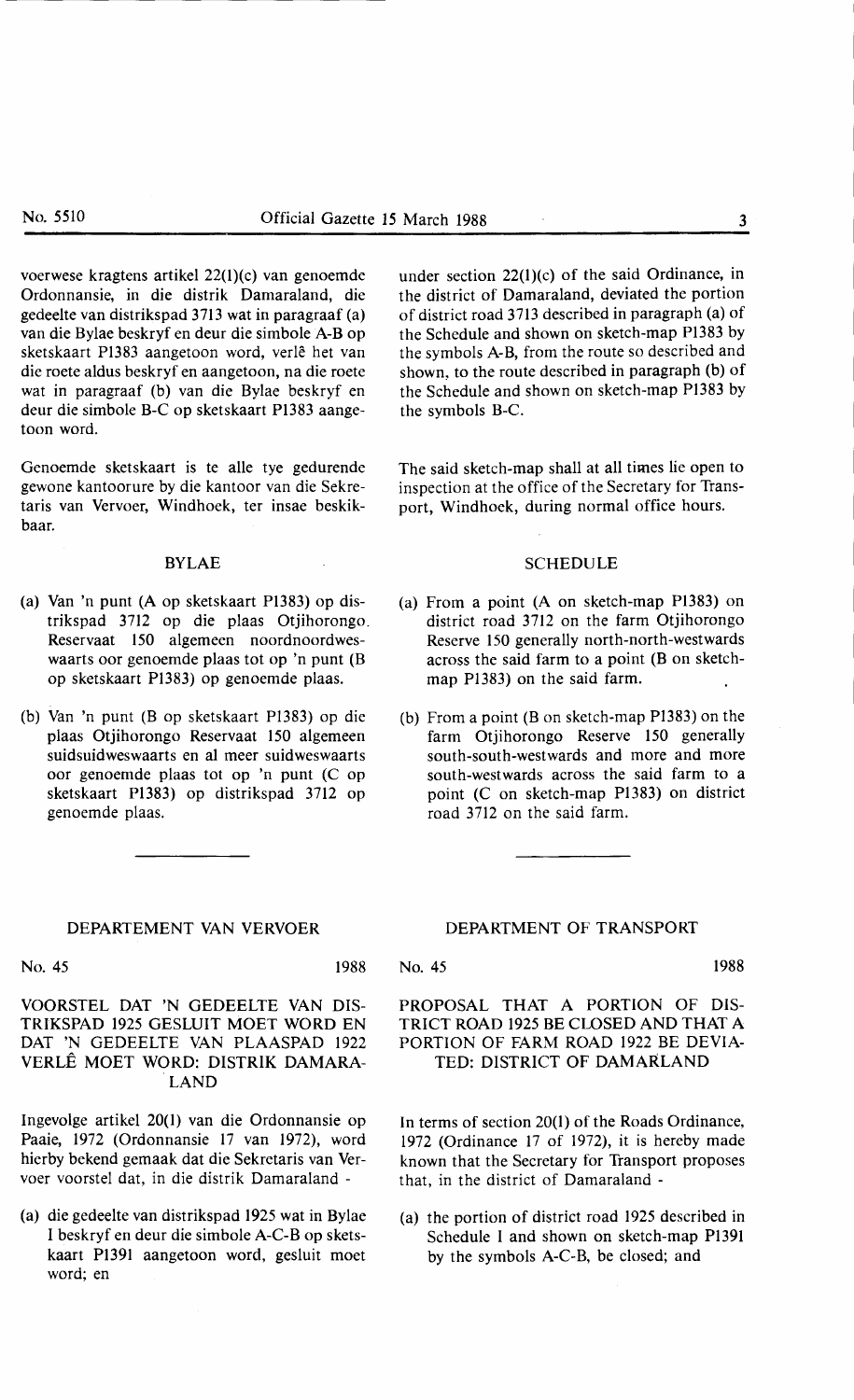(b) die gedeelte van plaaspad 1922 wat in paragraaf (a) van Bylae II beskryf en deur die simbole C-D op sketskaart Pl391 aangetoon word, verle moet word van die roete aldus beskryf en aangetoon, na die roete wat in paragraaf (b) van Bylae II beskryf en deur die simbole D-E op sketskaart Pl391 aangetoon word.

'n Afskrif van hierdie kennisgewing en genoemde sketskaart, synde 'n sketskaart van die betrokke streek waarop · die paaie waarop die voorstel betrekking het en ander geproklameerde, ondergeskikte en privaatpaaie in daardie streek aangetoon word, sal vir die volle tydperk van dertig dae hieronder vermeld gedurende gewone kantoorure by die kantore van die Sekretaris van Vervoer, Windhoek, en die Paaiesuperintendent, Usakos, ter insae beskikbaar wees.

ledereen wat enige beswaar het teen bogemelde voorstel word hiermee aangesê om sy beswaar, met die gronde waarop dit gebaseer is duidelik en in besonderhede daarin uiteengesit, skriftelik binne 'n tydperk van dertig dae vanaf die datum van publikasie van hierdie kennisgewing by die Sekretaris van Vervoer, Privaatsak 12005, Ausspannplatz, 9000, in te dien.

#### BYLAE I

Van 'n punt (A op sketskaart Pl391) op die gemeenskaplike grens van die plase Restant van Gross Spitzkoppe 71 en Gedeelte 3 van Gross Spitzkoppe 71 algemeen ooswaarts oor laasgenoemde plaas tot op 'n punt (C op sketskaart Pl391) op laasgenoemde plaas; van daar algemeen ooswaarts oor laasgenoemde plaas tot op 'n punt (B op sketskaart Pl391) op die gemeenskaplike grens van laasgenoemde plaas en die plaas Restant van Gross Spitzkoppe 71.

#### BYLAE II

(a) Van 'n punt (C op sketskaart P1391) op die plaas Gedeelte 3 van Gross Spitzkoppe 71 algemeen noordnoordooswaarts oor genoemde plaas en die plase Gedeelte 2 van Gross Spitzkoppe 71 en Gedeelte 1 (Topaas) van Gross Spitzkoppe 71 tot op 'n punt (D op sketskaart P1391) op laasgenoemde plaas.

(b) the portion of farm road 1922 described in paragraph (a) of Schedule II and shown on sketch-map Pl391 by the symbols C-D, be deviated from the route so described and shown, to the route described in paragraph (b) of Schedule II and shown on sketch-map Pl391 by the symbols D-E.

A copy of this notice and the said sketch-map, being a sketch-map of the area concerned on which the roads to which the proposal refers and other proclaimed, minor and private roads in that area are shown, shall for the full period of thirty days mentioned below lie open to inspection at the offices of the Secretary for Transport, Windhoek, and the Roads Superintendent, Usakos, during normal office hours.

Every person having any objection to the abovementioned proposal is hereby commanded to lodge his objection in writing, with the grounds upon which it is based clearly and specifically therein stated, with the Secretary for Transport, Private Bag 12005, Ausspannplatz, 9000, within a period of thirty days from the date of publication of this notice.

### SCHEDULE I

From a point (A on sketch-map P1391) on the common boundary of the farms Remainder of Cross Spitzkoppe 71 and Portion 3 of Gross Spitzkoppe 71 generally eastwards across the lastmentioned farm to a point (C on sketch-map Pl391) on the last-mentioned farm; thence generally eastwards across the last-mentioned farm to a point (B on sketch-map P1391) on the common boundary of the last-mentioned farm and the farm Remainder of Gross Spitzkoppe 71.

#### SCHEDULE II

(a) From a point  $(C \text{ on sketch-map } P1391)$  on the farm Portion 3 of Gross Spitzkoppe 71 generally north-north-eastwards across the said farm and the farms Portion 2 of Gross Spitzkoppe 71 and Portion 1 (Topaas) of Gross Spitzkoppe 71 to a point (D on sketch-map P1391) on the last-mentioned farm.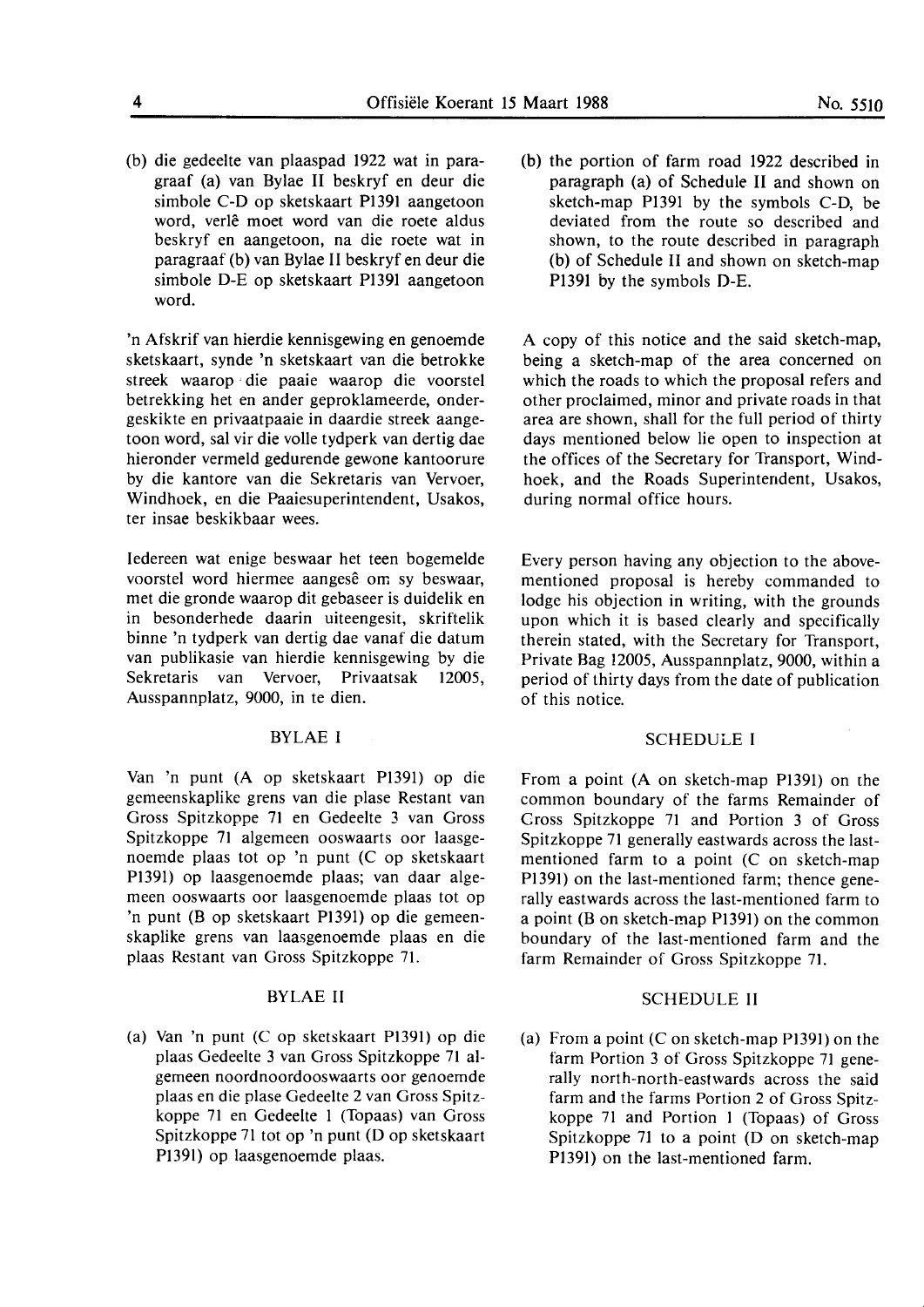(b) Van 'n punt (D op sketskaart Pl391) op die plaas Gedeelte 1 (Topaas) van Gross Spitzkoppe 71 algemeen suidooswaarts oor genoemde plaas tot op 'n punt (E op sketskaart P1391) op distrikspad 3716 op genoemde plaas.  $\lambda$ 

#### **DEPARTEMENT VAN VERVOER**

No. 46 1988

**VOORSTEL DAT DIE KLASSIFIKASIE VAN**  'N GEDEELTE **VAN DISTRJKSPAD** 2620 **VER-ANDER MOET WORD EN DAT 'N PAD TOT GEPROKLAMEERDE GROOTPAD VER-KLAAR MOET WORD: DISTRIK DAMARA-LAND** 

Ingevolge artikel 20(1) van die Ordonnansie op Paaie, 1972 (Ordonnansie 17 van 1972), word hierby bekend gemaak dat die Sekretaris van Vervoer voorstel dat -

- (a) die gedeelte van distrikspad 2620 wat in Bylae I beskryf en deur die simbole A-B op sketskaart P1389 aangetoon word, se klassifikasie verander moet word na grootpad (nommer 65); en
- (b) die pad wat in Bylae II beskryf en deur die simbole B-C op sketskaart P1389 aangetoon word, tot geproklameerde grootpad (nommer 65) verklaar moet word.

'n Afskrif van hierdie kennisgewing en genoemde sketskaart, synde 'n sketskaart van die betrokke streek waarop die paaie waarop die voorstel betrekking het en ander geproklameerde, ondergeskikte en privaatpaaie in daardie streek aangetoon word, sal vir die voile tydperk van dertig dae hieronder vermeld gedurende gewone kantoorure by die kantore van die Sekretaris van Vervoer, Windhoek, die Paaiesuperintendent, Kamanjab, en die Sekretaris van die Administrasie vir Damaras, Khorixas, ter insae beskikbaar wees.

Iedereen wat enige beswaar het teen bogemelde voorstel word hiermee aangesê om sy beswaar, met die gronde waarop dit gebaseer is duidelik en in besonderhede daarin uiteengesit, skriftelik (b) From a point (Don sketch-map Pl391) on the farm Portion 1 (Topaas) of Gross Spitzkoppe 71 generally south-eastwards across the said farm to a point (E on sketch-map P1391) on district road 3716 on the said farm.

#### **DEPARTMENT** OF **TRANSPORT**

No. 46 1988

**PROPOSAL THAT THE CLASSIFICATION OF A PORTION** OF **DISTRICT ROAD** 2620 **BE CHANGED AND THAT A ROAD** BE **DECLARED A PROCLAIMED MAIN ROAD: DISTRICT** OF **DAMARALAND** 

In terms of section 20(1) of the Roads Ordinance, 1972 (Ordinance 17 of 1972), it is hereby made known that the Secretary for Transport proposes that -

- (a) the classification of the portion of district road 2620 described in Schedule I and shown on sketch-map P1389 by the symbols A-B, be changed to main road (number 65); and
- (b) the road described in Schedule II and shown on sketch-map P1389 by the symbols B-C, be declared a proclaimed main road (number 65).

A copy of this notice and the said sketch-map, being a sketch-map of the area concerned on which the roads to which the proposal refers and other proclaimed, minor and private roads in that area are shown, shall for the full period of thirty days mentioned below lie open to inspection at the offices of the Secretary for Transport, Windhoek, the Roads Superintendent, Kamanjab, and the Secretary of the Administration for Damaras, Khorixas during normal office hours.

Every person having any objection to the abovementioned proposal is hereby commanded to lodge his objection in writing, with the grounds upon which it is based clearly and specifically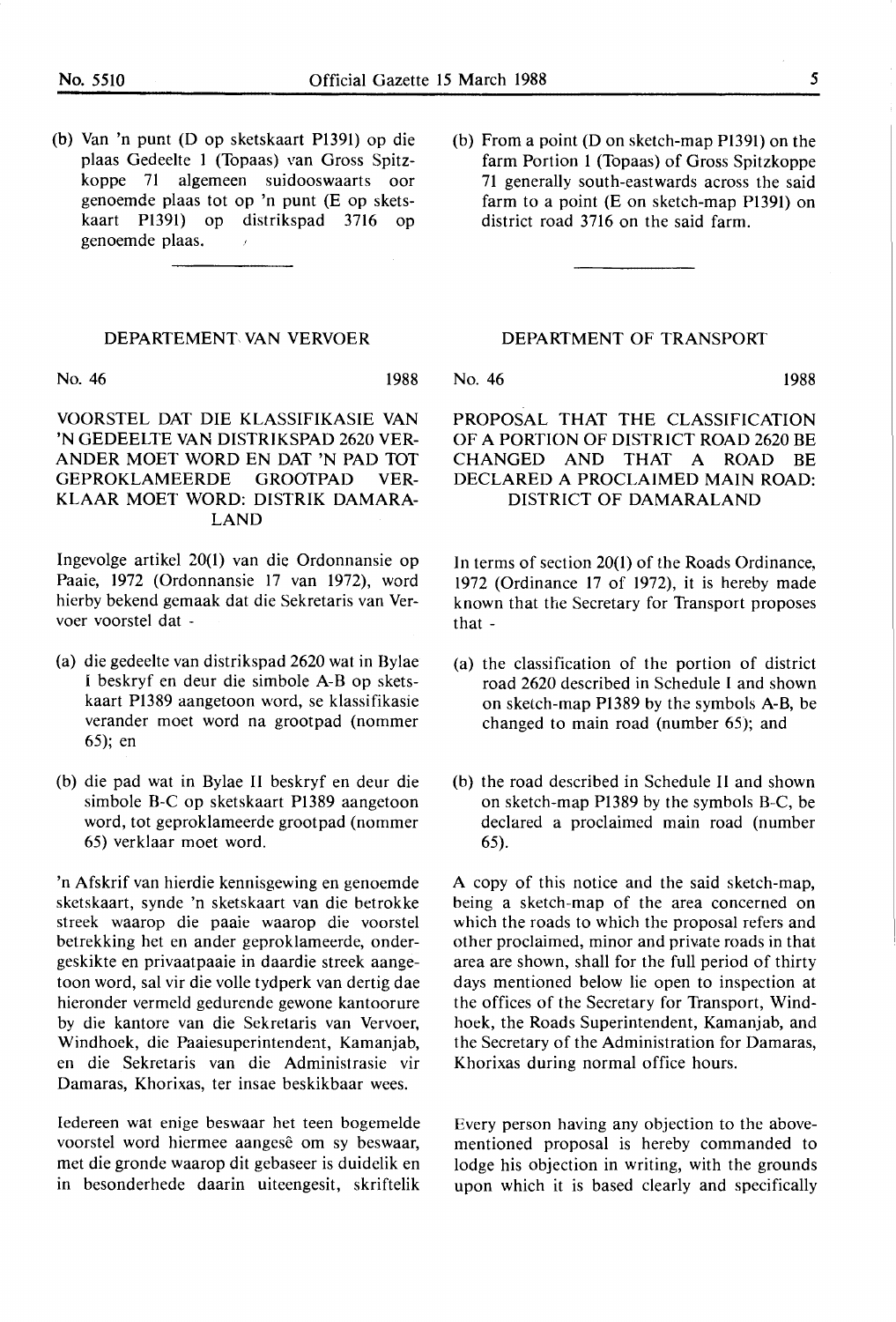binne 'n tydperk van dertig dae vanaf die datum van publikasie van hierdie kennisgewing by die Sekretaris van Vervoer, Privaatsak 12005, Ausspannplatz, 9000 in te dien.

Die in hierdie kennisgewing bedoelde paaie loop oor en is in hulle geheel gelee op die gemeenskaplike grond van die Damaras bedoel in artikel 28 van die Proklamasie op die Verteenwoordigende Owerheid van die Damaras, 1980 (Proklamasie AG.32 van 1980).

#### **BYLAE** I

Van 'n punt (A op sketskaart P1389) by die aansluiting van distrikspad 2620 en distrikspad 2625 op die plaas Korechas 381 algemeen ooswaarts en al meer oossuidooswaarts oor genoemde plaas, die plaas Welwitschia Dorpsgronde 416 en Kaokoveldstraat in Welwitschia Dorp tot op 'n punt (B op sketskaart Pl389) in genoemde straat.

#### BYLAE II

Van 'n punt (B op sketskaart Pl389) in Kaokoveldstraat in Welwitschia Dorp algemeen ooswaarts oor genoemde straat tot op 'n punt (C op sketskaart P1389) by die aansluiting met grootpad 65 in genoemde straat.

#### DEPARTEMENT VAN VERVOER

No. 47 1988

#### **SLUITING VAN PLAASPAAIE** 2736 EN 2731 EN 'N GEDEELTE **VAN PLAASPAD** 2739: **DISTRIKTE KAMANJAB** EN **DAMARA-LAND**

Ingevolge artikel 22(2) van die Ordonnansie op Paaie, 1972 (Ordonnansie 17 van 1972), word hierby bekend gemaak dat die Minister van Vervoerwese kragtens artikel 22(l)(c) van genoemde Ordonnansie -

(i) plaaspaaie 2736 en 2731 wat in Bylaes I en II beskryf en deur, onderskeidelik, die simbole A-Al-Ben Cl-C2 op sketskaart P1364 aangetoon word, gesluit het; en

therein stated, with the Secretary for Transport, Private Bag 12005, Ausspannplatz, 9000, within a period of thirty days from the date of publication of this notice.

The roads referred to in this notice run across and are entirely situated on the communal land of the Damaras referred to in section 28 of the Representative Authority of the Damaras Proclamation, 1980 (Proclamation AG. 32 of 1980).

#### SCHEDULE I

From a point (A on sketch-map P1389) at the junction of district road 2620 and district road 2625 'on the farm Korechas 381 generally eastwards and more and more east-south-eastwards across the said farm, the farm Welwitschia Townlands 416 and Kaokoveld street in the Township of Welwitschia to a point (B on sketch-map Pl389) in the said street.

#### SCHEDULE II

From a point (B on sketch-map P1389) in Kaokoveld street in the Township of Welwitschia generally eastwards across the said street to a point (C on sketch-map P1389) to join main road 65 in the said street.

#### DEPARTMENT OF TRANSPORT

No. 47 1988

#### CLOSING OF FARM ROADS 2736 AND 2731 AND A PORTION OF FARM ROAD 2739: DIS-TRICTS OF KAMANJAB AND DAMARA-LAND

In terms of section 22(2) of the Roads Ordinance, 1972 (Ordinance 17 of 1972), it is hereby made known that the Minister of Transportation has under section  $22(1)(c)$  of the said Ordinance -

(i) closed farm roads 2736 and 2731, described in Schedules I and II and shown on sketchmap Pl364 by the symbols **A-Al-B** and Cl-C2, respectively; and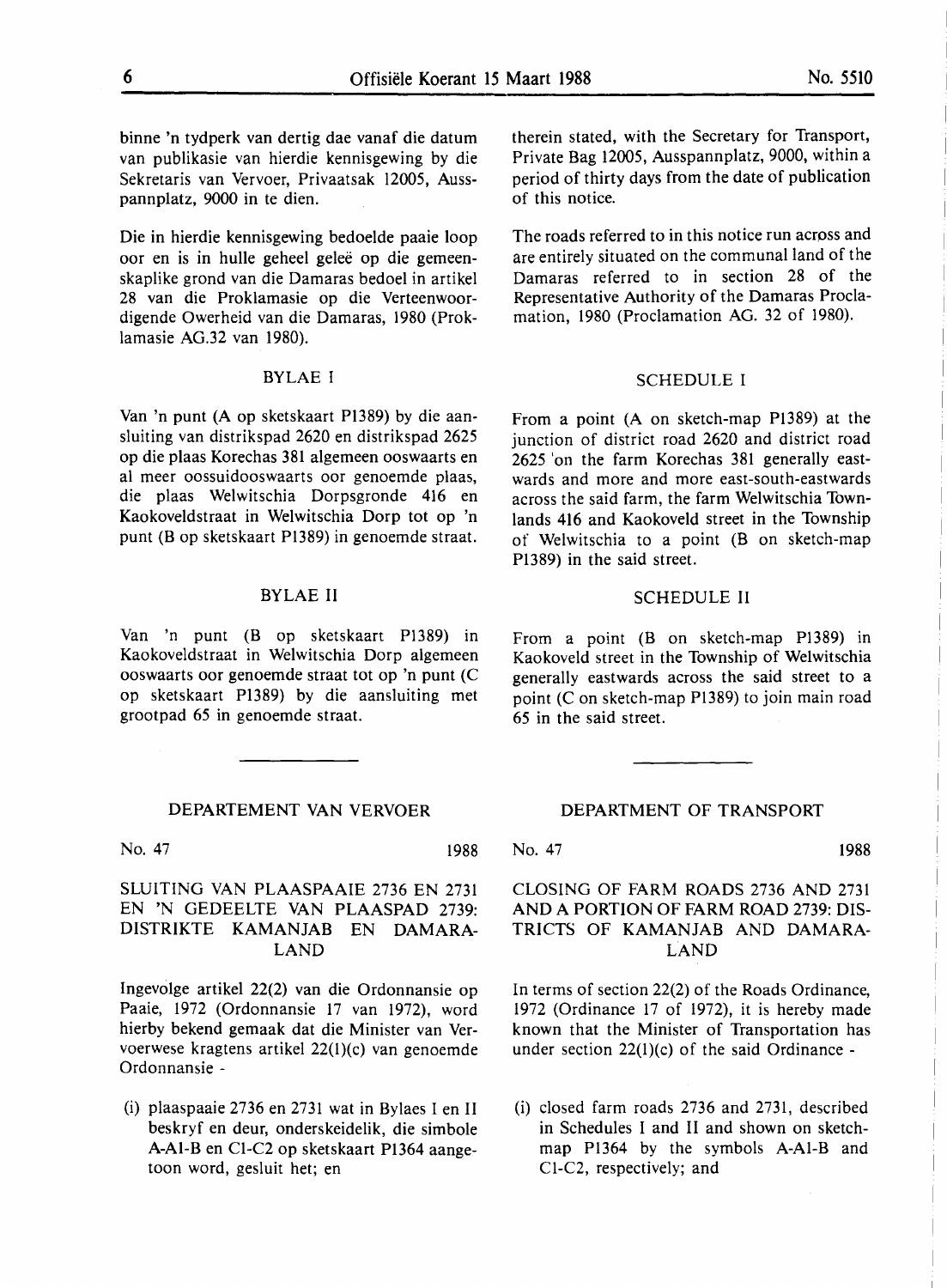\

(ii) die gedeelte van plaaspad 2739 wat in Bylae III beskryf en deur die simbole C-Cl-D op sketskaart Pl364 aangetoon word, gesluit het.

Genoemde sketskaart is te alle tye gedurende gewone kantoorure by die kantoor van die Sekretaris van Vervoer, Windhoek, ter insae beskikbaar.

#### BYLAE I

In die distrik Kamanjab van 'n punt (A op sketskaart P1364) op die plaas Sicily 69 algemeen noordweswaarts oor genoemde plaas en die plaas Wittklipp 68 tot op 'n punt (Al op sketskaart P1364) op grootpad 65 op laasgenoemde plaas; van daar algemeen noordnoordweswaarts oor laasgenoemde plaas en die plase Mopane 4 en Naachaams *5* tot op 'n punt (B op sketskaart P1364) op distrikspad 2744 op laasgenoemde plaas.

#### BYLAE II

In die distrik Kamanjab van 'n punt (Cl op sketskaart 1364) op die plaas Dornpiltz 72 algemeen wesnoordweswaarts en al meer noordweswaarts oor genoemde plaas en die plaas Eastwood 73 tot op 'n punt (C2 op sketskaart P1364) op grootpad 65 op laasgenoemde plaas.

#### **BYLAE** III

In die distrik Damaraland van 'n punt (C op sketskaart P1364) op distrikspad 2743 op die plaas Lowenfontein 84 algemeen noordwaarts oor genoemde plaas tot op 'n punt op die gemeenskaplike grens van die distrikte Damaraland en Kamanjab; van daar in die distrik Kamanjab algemeen noordwaarts oor die plase Minorca 71 en Dornpiltz 72 tot op 'n punt (Cl op sketskaart Pl364) op laasgenoemde plaas; van daar algemeen noordwaarts oor laasgenoemde plaas tot op 'n punt (D op sketskaart Pl364) op die gemeenskaplike grens van laasgenoemde plaas en die plaas Tsumamas 74.

(ii) closed the portion of farm road 2739 described in Schedule Ill and shown on sketch-map Pl364 by the symbols C-Cl-D.

The said sketch-map shall at all times lie open to inspection at the office of the Secretary for Transport, Windhoek, during normal office hours.

#### SCHEDULE I

In the district of Kamanjab from a point (A on sketch-map Pl364) on the farm Sicily 69 generally north-westwards across the said farm and the farm Wittklipp 68 to a point (Al on sketch-map P1364) on main road 65 on the last-mentioned farm; thence generally north-north-westwards across the last-mentioned farm and the farms Mopane 4 and Naachaams *5* to a point (B on sketch-map P1364) on district road 2744 on the last-mentioned farm.

#### SCHEDULE II

In the district of Kamanjab from a pont (Cl on sketch-map P1364) on the farm Dornpütz 72 generally west-north-westwards and more and more north-westwards across the said farm and the farm Eastwood 73 to a point (C2 on sketchmap P1364) on main road 65 on the last mentioned farm.

#### SCHEDULE III

In the district of Damaraland from a point (C on sketch-map P1364) on district road 2743 on the farm Löwenfontein 84 generally northwards across the said farm to a point on the common boundary of the districts of Damaraland and Kamanjab; thence in the district of Kamanjab generally northwards across the farms Minorca 71 and Dornpiltz 72 to a point (Cl on sketch-map Pl364) on the last-mentioned farm; thence generally northwards across the last-mentioned farm to a point (D on sketch-map P1364) on the common boundary of the last-mentioned farm and the farm Tsumamas 74.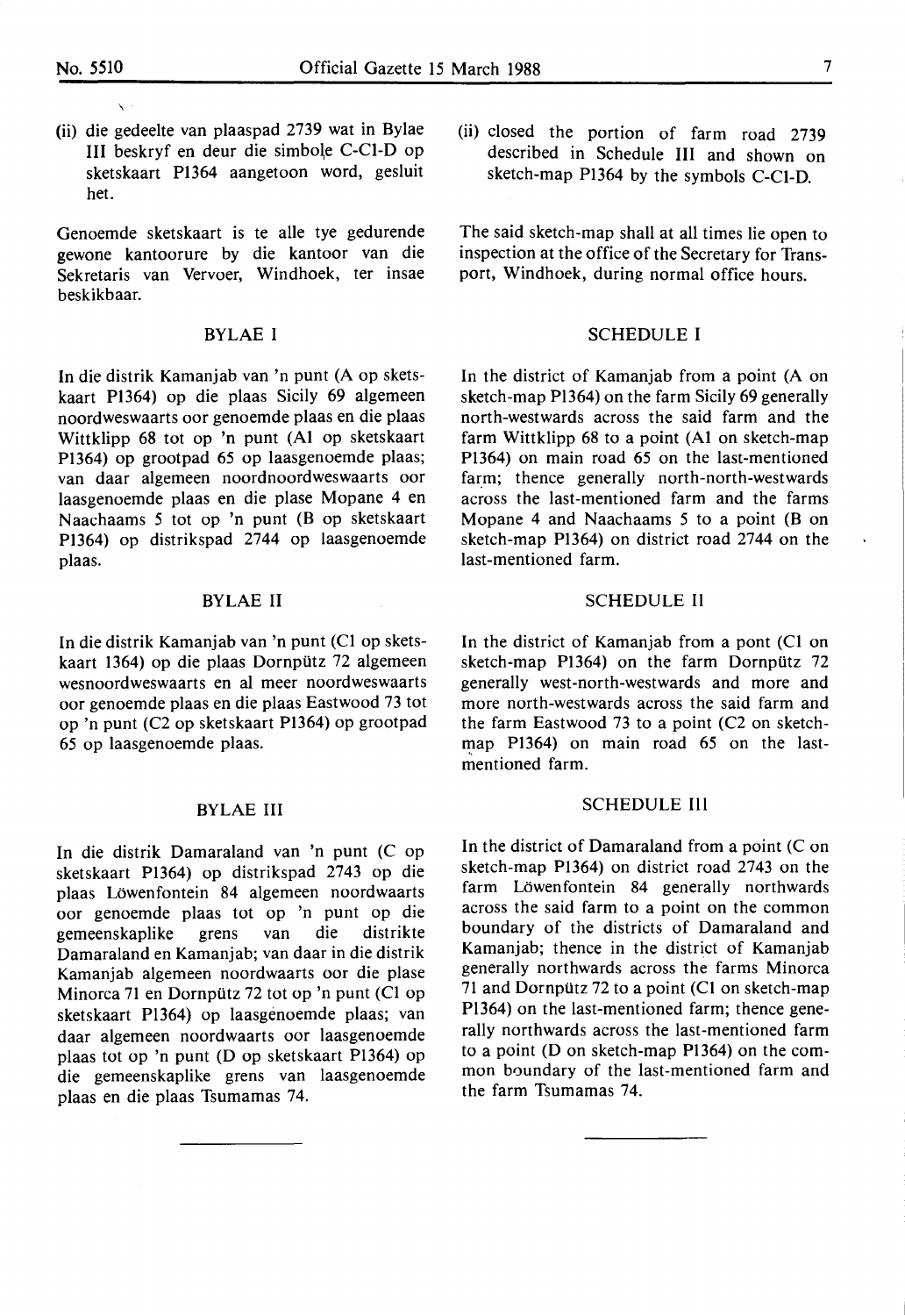#### DEPARTEMENT VAN VERVOER

No. 48 1988

#### SLUITING VAN PLAASPAD 2313: DIS-**TRIKTE DAMARALAND** EN **OMARURU**

Ingevolge artikel 22(2) van die Ordonnansie op Paaie, 1972 (Ordonnansie 17 van 1972), word hierby bekend gemaak dat die Minister van Vervoerwese kragtens artikel 22(I)(c) van genoemde Ordonnansie, plaaspad 2313 wat in die Bylae beskryf en deur die simbole A-B-C op sketskaart PI365 aangetoon word, gesluit het.

Genoemde sketskaart is te alle tye gedurende gewone kantoorure by die kantoor van die Sekretaris van Vervoer, Windhoek, ter insae beskikbaar.

#### **BYLAE**

In die distrik Damaraland van 'n punt (A op sketskaart PI365) op distrikspad 2315 op die plaas Okombahe 148 algemeen noordnoordooswaarts oor genoemde plaas tot op 'n punt (B op sketskaart Pl 365) op die gemeenskaplike grens van genoemde plaas en die plaas Okarundu Süd 138, wat ook die gemeenskaplike grens is van die distrikte Damaraland en Omaruru; van daar in die distrik Omaruru algemeen noordnoordooswaarts en al meer noordwaarts oor die plase Okarundu Süd 138 en Okarundu Nord West 118 tot op 'n punt (C op sketskaart PI365) waar dit by plaaspad 2307 aansluit op laasgenoemde plaas.

#### **DEPARTEMENT VAN VERVOER**

No. 49 1988

#### VOORSTEL DAT 'N PAD TOT GEPRO-KLAMEERDE DISTRIKSPAD VERKLAAR MOET WORD: DISTRIK HEREROLAND

Ingevolge artikel 20(1) van die Ordonnansie op Paaie, 1972 (Ordonnansie 17 van 1972), word hierby bekend gemaak dat die Sekretaris van Vervoer voorstel dat, in die distrik Hereroland Oos Gebied 2, die pad wat in die Bylae beskryf en deur die simbole A-Bop sketskaart Pl395 aange-

#### DEPARTMENT OF TRANSPORT

No. 48 1988

#### CLOSING OF **FARM ROAD** 2313: DISTRICTS **OF DAMARALAND AND OMARURU**

In terms of section 22(2) of the Roads Ordinance, 1972 (Ordinance 17 or 1972), it is hereby made known that the Minister of Transportation has under section 22(1)(c) of the said Ordinance closed farm road 2313 described in the Schedule and shown on sketch-map P1365 by the symbols  $A-B-C.$ 

The said sketch-map shall at all times lie open to inspection at the office of the Secretary for Transport, Windhoek, during normal office hours.

#### **SCHEDULE**

In the district of Damaraland from a point (A on sketch-map Pl365) on district road 2315 on the farm Okombahe 148 generally north-northeastwards across the said farm to a point (B on sketch-map Pl365) on the common boundary of the said farm and the farm Okarundu Süd 138, which is also the common boundary of the districts of Damaraland and Omaruru; thence in the district of Omaruru generally north-northeastwards and more and more northwards across the farms Okarundu Süd 138 and Okarundu Nord West II8 to a point (C on sketch-map PI365) where it joins farm road 2307 on the lastmentioned farm.

#### **DEPARTMENT** OF **TRANSPORT**

No. 49 1988

#### PROPOSAL THAT A ROAD BE DECLARED A PROCLAIMED DISTRICT ROAD: DIS-TRICT OF HEREROLAND

In terms of section 20(1) of the Roads Ordinance, 1972 (Ordinance 17 of 1972), it is hereby made known that the Secretary for Transport proposes that, in the district of Hereroland East Area 2, the road described in the Schedule and shown on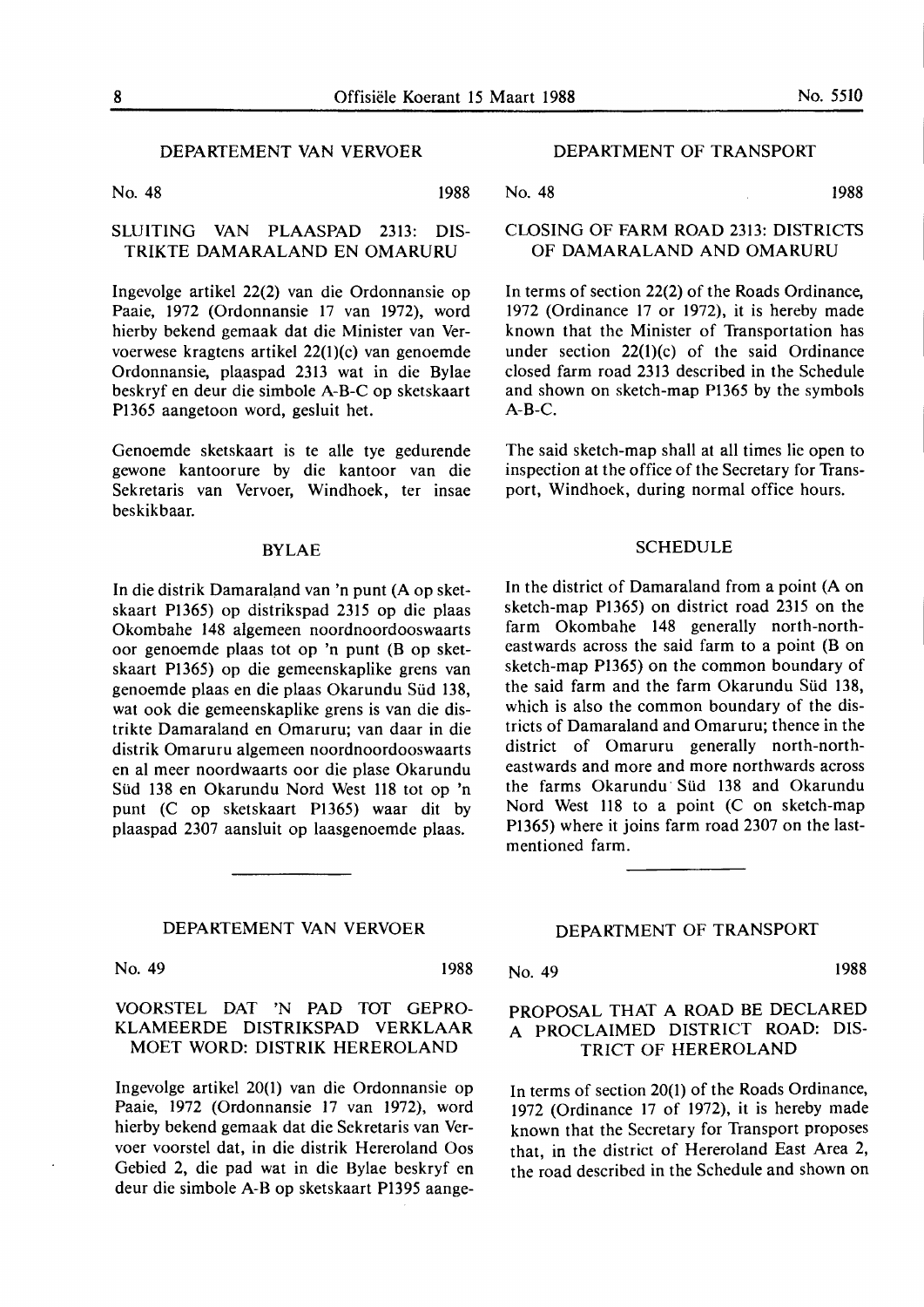toon word, tot geproklameerde distrikspad (nommer 3824) verklaar moet word.

'n Afskrif van hierdie kennisgewing en genoemde sketskaart, synde 'n sketskaart van die betrokke streek waarop die pad waarop die voorstel betrekking het en ander geproklameerde, ondergeskikte en privaatpaaie in daardie streek aangetoon word, sal vir die voile tydperk van dertig dae hieronder vermeld gedurende gewone kantoorure by die kantore van die Sekretaris van Vervoer, Windhoek, en die Paaiesuperintendent, Gobabis, ter insae beskikbaar wees.

ledereen wat enige beswaar bet teen bogemelde voorstel word hiermee aangesê om sy beswaar, met die gronde waarop dit gebaseer is duidelik en in besonderhede daarin uiteengesit, skriftelik binne 'n tydperk van dertig dae vanaf die datum van publikasie van hierdie kennisgewing by die Sekretaris van Vervoer, Privaatsak 12005, Ausspannplatz, 9000, in te dien.

Die in hierdie kennisgewing bedoelde pad loop oor en is in geheel gelee in die distrik Hereroland, op die gedeelte wat bekend staan as Hereroland Oos Gebied 2 van die in Artikel 32(b) van die Proklamasie op die Verteenwoordigende Owerheid van die Herero's, 1980 (Proklamasie AG. 50 van 1980), bedoelde gedeelte van die gemeenskaplike grond van die Herero's.

#### BYLAE

Van 'n punt (A op sketskaart P1395) by die plek bekend as Omongua algemeen noordwaarts en al meer noordooswaarts tot op 'n punt (B op sketskaart P1395) by die plek bekend as Aminuis.

#### DEPARTEMENT VAN VERVOER

No. 50 1988

VERANDERING VAN NOMMER VAN 'N GEDEELTE VAN DISTRIKSPAD 2671: DIS-TRIK **KAMANJAB** 

Hierby word vir algemene inligting bekend gemaak dat die nommer van die gedeelte van distrikspad 2671 wat in die Bylae beskryf en deur die sketch-map P1395 by the symbols A-B, be declared a district road (number 3824).

A copy of this notice and the said sketch-map, being a sketch-map of the area concerned on which the road to which the proposal refers and other proclaimed, minor and private roads in that area are shown, shall for the full period of thirty days mentioned below lie open to inspection at the offices of the Secretary for Transport, Windhoek, and the Roads Superintendent, Gobabis, during normal office hours.

Every person having any objection to the abovementioned proposal is hereby commanded to lodge his objection in writing, with the grounds upon which it is based clearly and specifically therein stated, with the Secretary for Transport, Private Bag 12005, Ausspannplatz, 9000, within a period of thirty days from the date of publication of this notice.

The road referred to in this notice runs across, and is entirely situated in the district of Hereroland, on the portion known as Hereroland East Area 2 of the portion referred to in section 32(b) of the Representative Authority of the Hereros Proclamation, 1980 (Proclamation AG. 50 of 1980), of the communal land of the Hereros.

#### SCHEDULE

From a point (A on sketch-map P1395) at the place known as Omongua generally northwards and more and more north-eastwards to a point **(B**  on sketch-map P1395) at the place known as Aminuis.

#### DEPARTMENT OF TRANSPORT

No. 50 1988

#### CHANGE OF NUMBER OF A PORTION OF DISTRICT **ROAD** 2671: DISTRICT OF **KAMANJAB**

It is hereby made known for general information that the number of the portion of district road 2671 described in the Schedule and shown on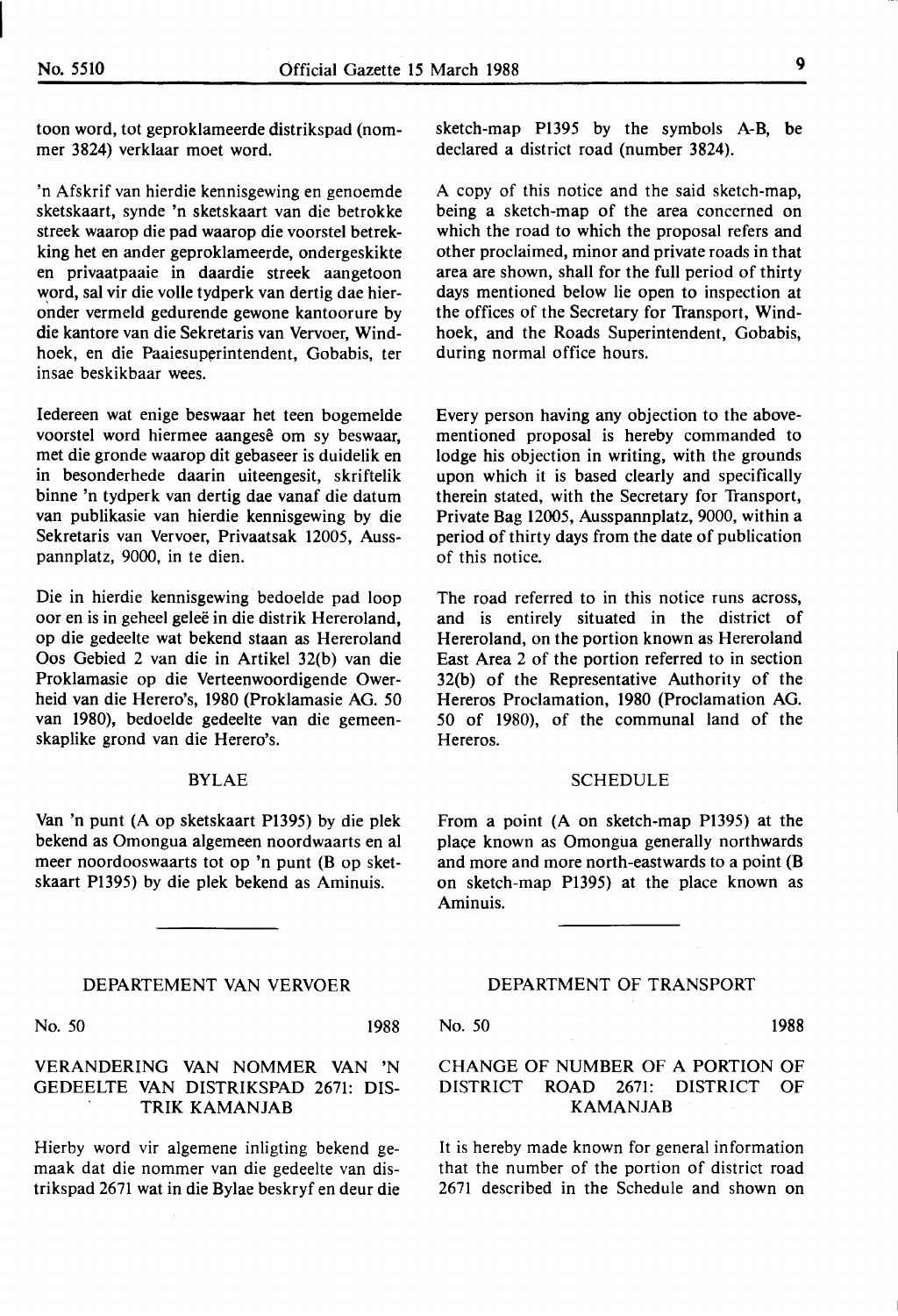simbole A-B-C-D op sketskaart Pl394 aangetoon word, verander is na 2680.

#### BYLAE

Van 'n punt (A op sketskaart P1394) by die aansluiting van plaaspaaie 2690 en 2693 op die plaas Leeurante 660 algemeen suidwaarts oor genoemde plaas en die plase Plaas 661, Gagarus 289, Kaaldraai 288, Kopermyn 291 en Urumube 287 tot op 'n punt (B op sketskaart Pl394) op laasgenoemde plaas; van daar algemeen suidweswaarts oor laasgenoemde plaas tot op 'n punt (C op sketskaart Pl394) op laasgenoemde plaas; van daar algemeen suidwaarts oor laasgenoemde plaas tot op 'n punt (D op sketskaart Pl394) op distrikspad 2695 op laasgenoemde plaas.

#### DEPARTEMENT VAN BURGERSAKE EN MANNE **KRAG**

No. 51 1988

WYSIGING VAN DIE REGULASIES UIT-GEVAARDIG KRAGTENS DIE WET OP IDENT)FIKASIE VAN PERSONE, 1979 (WET 2 VAN 1979)

Die Kabinet het kragtens artikel 8 van die Wet op Identifikasie van Persone, 1979 (Wet 2 van 1979), die regulasies afgekondig by Goewermentskennisgewing AG. 13 van 1980, verder gewysig soos in die Bylae uiteengesit.

#### **BYLAE**

Regulasie 6 word hierby gewysig deur die volgende subregulasie by te voeg terwyl die bestaande regulasie subregulasie (I) word:

"(2) Die gelde betaalbaar vir die uitreiking van 'n duplikaatidentiteitskaart ingevolge subregulasie (1), is vyf rand en moet betaal word gelyktydig met 'n aansoek om so 'n identiteitskaart".

sketch-map Pl394 by the symbols A-B-C-D, has been changed to 2680.

#### **SCHEDULE**

From a point (A on sketch-map Pl394) at the junction of farm roads 2690 and 2693 on the farm Leeurante 660 generally southwards across the said farm and the farms Farm 661, Gagarus 289, Kaaldraai 288, Kopermyn 291 and Urumube 287 to a point (B on sketch-map Pl394) on the last-mentioned farm; thence generally southwestwards across the last-mentioned farm to a point (C on sketch-map Pl394) on the lastmentioned farm; thence generally southwards across the last-mentioned farm to a point (Don sketch-map Pl394) on district road 2695 on the last-mentioned farm.

#### DEPARTMENT OF CIVIC AFFAIRS AND **MANPOWER**

No. 51 **1988** 

#### AMENDMENT OF THE REGULATIONS MADE UNDER THE IDENTIFICATION OF PERSONS ACT, 1979 (ACT 2 OF 1979)

The Cabinet has under section 8 of the Identification of Persons Act, 1979 (Act 2 of 1979), further amended the regulations promulgated by Government Notice AG. 13 of 1980, as set out in the Schedule.

#### **SCHEDULE**

Regulation 6 is hereby amended by the addition of the following subregulation, the existing regulation becoming subregulation (1):

"(2) The fees payable for the issue of a duplicate identity document in terms of subregulation (1), shall be five rand and shall be paid simultaneously with an application for such an identity document.".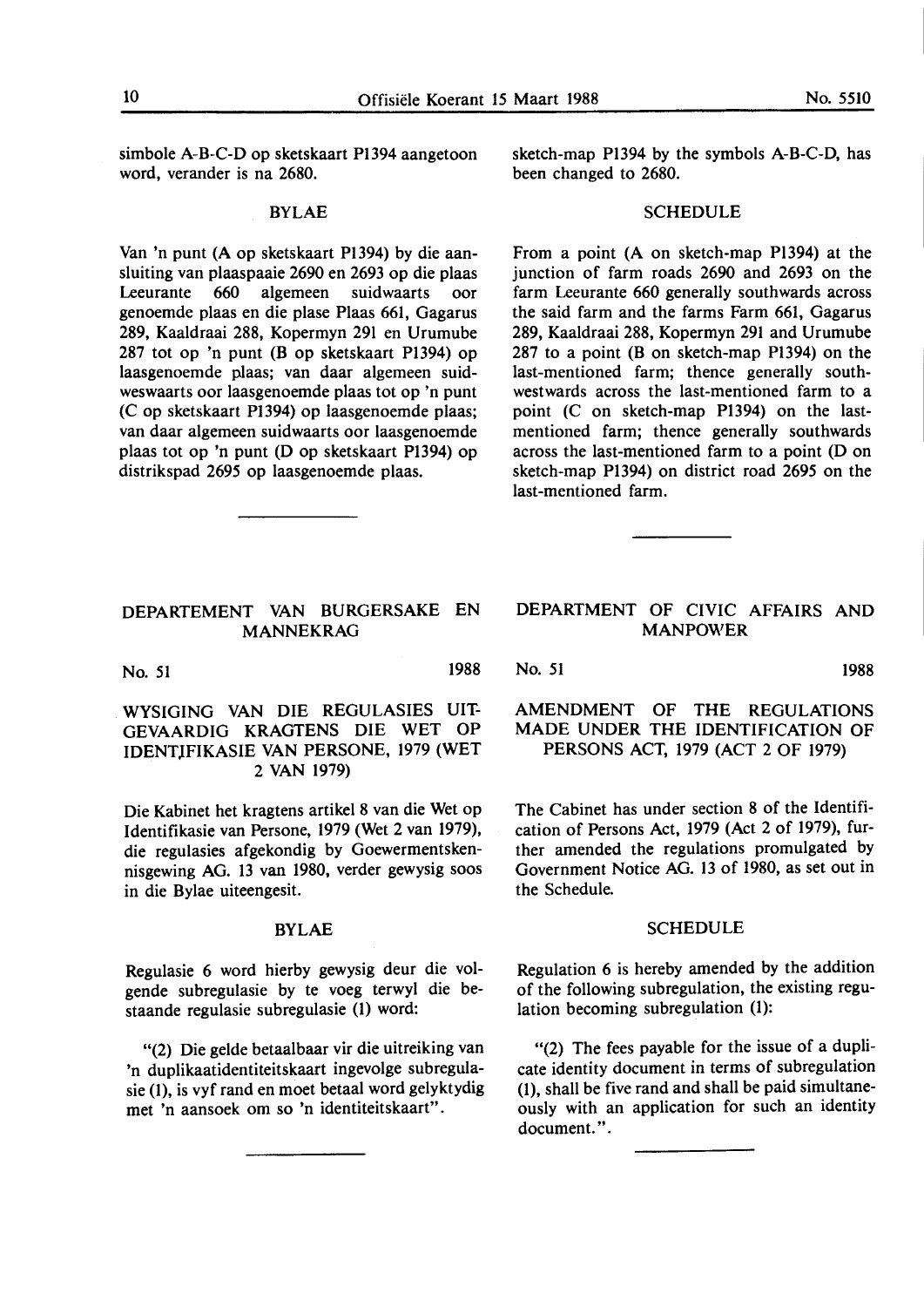No. 5510 **Official Gazette 15 March 1988** 11

#### DEPARTEMENT VAN BURGERSAKE EN MANNEKRAG

No. 52 1988

#### WET OP VREEMDELINGE, 1937: VANSVER-ANDERING: KOTZE NA SICKEL

lngevolge artikel 9(1) van die Wet op Vreemdelinge, 1937 (Wet 1 van 1937), word hierby bekend gemaak dat die Kabinet PHILLIP KOTZE en STEPHANIE KOTZE, albei woonagtig te<br>Pasteurstraat 80, Windhoek-Wes kragtens Pasteurstraat 80, Windhoek-Wes genoemde artikel veroorloof het om die van SICKEL aan te neem.

#### DEPARTEMENT VAN ·LANDBOU EN NATUURBEWARING

No. 53 1988

### WYSIGING VAN DIE GRENSE VAN DIE **WARMBRON AI-AIS**

Ingevolge artikel 15 van die Ordonnansie op Natuurbewaring, 1975 (Ordonnansie 4 van 1975), word hierby bekend gemaak dat die Kabinet die grense van die Warmbron **Ai-Ais** wat tot wildtuin verklaar is by Proklamasie 19 van 1968, gewysig het deur die gebied in die Bylae omskryf daarby in te sluit:

#### **BYLAE**

Die gebied soos volg omgrens:

Begin by die punt op die suidelike hoekbaken van die plaas Gedeelte 1 (Spieelberg) van Kochas 113 op die gemeenskaplike grens van die distrikte Bethanien en Lüderitz; van daar in die distrik Lüderitz algemeen oossuidooswaarts tot op die punt op die gemeenskaplike grens van die distrikte Lilderitz en Karasburg; van daar algemeen oossuidooswaarts in die distrik Karasburg tot op die punt op die noordelike hoekbaken van die plaas Kanabeam 331; van daar in die distrik Karasburg algemeen suidsuidweswaarts tot op die punt op die suidelike hoekbaken van die plaas Kanabeam 331; van daar in die distrik Karasburg algemeen ooswaarts langs die gemeenskaplike grens van die plase Kanabeam 331 en Uithoek 451 tot op die

#### DEPARTMENT OF CIVIC AFFAIRS AND MANPOWER

No. 52 1988

#### ALIENS ACT, 1937: CHANGE OF SURNAME: KOTZE TO SICKEL

In terms of Section 9(1) of the Aliens Act, 1937 (Act 1 of 1937), it is hereby made known that the Cabinet has under the said section authorized PHILLIP KOTZE and STEPHANIE KOTZE, both residing at 80 Pasteur Street, Windhoek West, to assume the surname SICKEL.

#### DEPARTMENT OF AGRICULTURE AND NATURE CONSERVATION

No. 53 1988

#### AMENDMENT OF THE BOUNDARIES OF THE AI-AIS HOT SPRINGS

In terms of section 15 of the Nature Conservation Ordinance, 1975 (Ordinance 4 of 1975), it is hereby made known that the Cabinet has amended the boundaries of the **Ai-Ais** Hot Springs which was delcared to be a game park by Proclamation 19 of 1968, by including the area described in the Schedule.

#### SCHEDULE

The area defined as follows:

Beginning at the point on the southern corner beacon of the farm Portion 1 (Spieelberg) of Kochas 113 on the common boundary of the districts of Bethanien and Lilderitz;' thence in the district of Liideritz generally east-southeastwards to the point on the common boundary of the districts of Lüderitz and Karasburg; thence generally east-south-eastwards in the district of Karasburg to the point on the northern corner beacon of the farm Kanabeam 331, thence in the district of Karasburg generally south-southeastwards the point on the southern corner beacon of the farm Kanabeam 331; thence in the district of Karasburg generally eastwards along the common boundary of the farms Kanabeam 331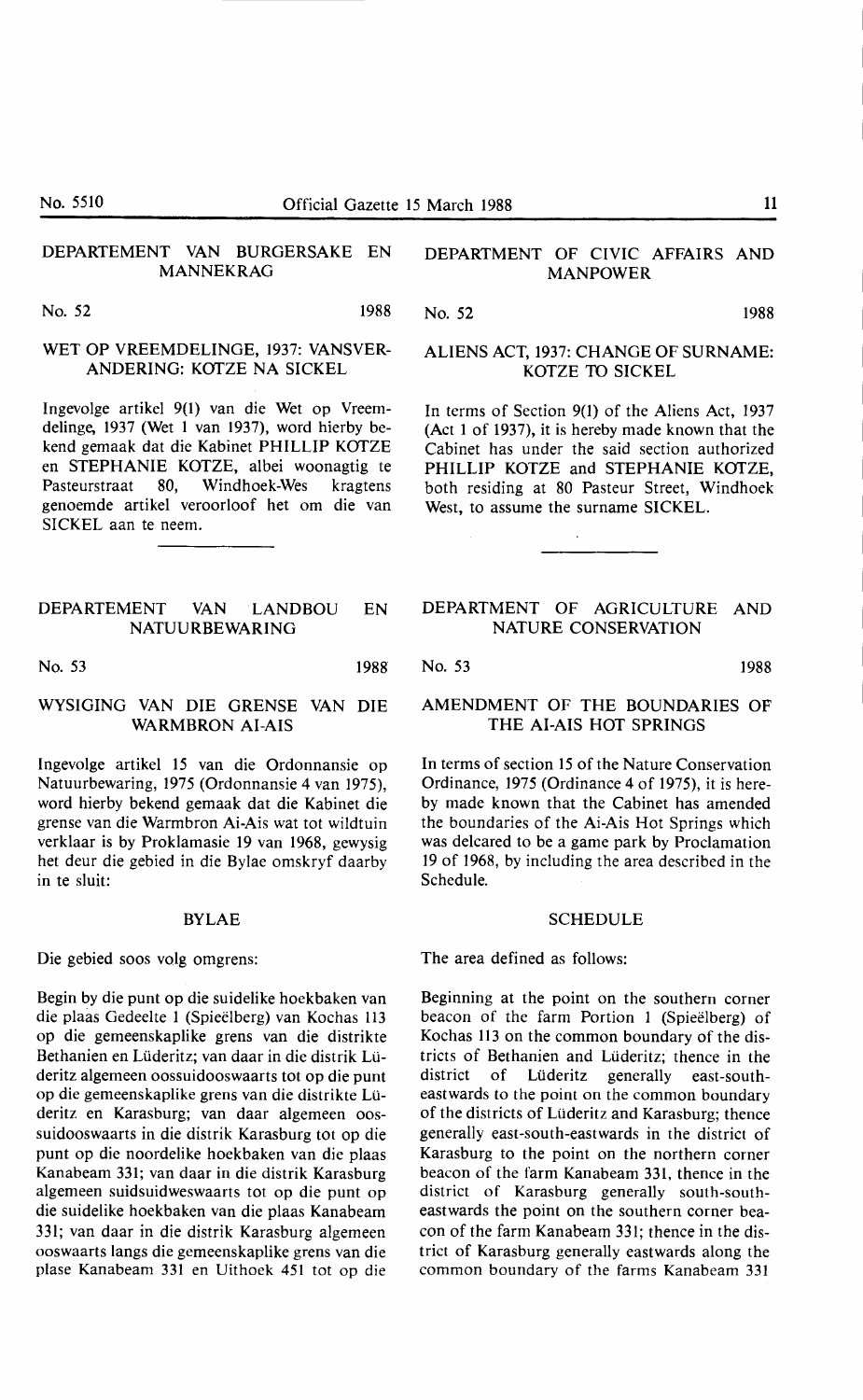punt waar sodanige grens die middel van die Gamchabrivier kruis; van daar in die distrik Karasburg algemeen suidsuidweswaarts en al meer suidweswaarts langs die middel van die Gamchabrivier tot op die punt waar dit die noordelike oewer van die Oranjerivier kruis; van daar in die distrik Karasburg algemeen weswaarts langs die noordelike oewer van die Oranjerivier wat ook die gemeenskaplike grens van die gebied Suidwes-Afrika en die Republiek van Suid-Afrika is tot op die punt waar die gemeenskaplike grens van die distrikte Karasburg en Liideritz by genoemde noordelike oewer en grens aansluit; vandaar in die distrik Lüderitz langs genoemde noordelike oewer van die Oranjerivier en genoemde gemeenskaplike grens van die gebied Suidwes-Afrika en die Republiek van Suid-Afrika tot op die punt waar die suidoostelike grenspunt van Diamantgebied No. 1 die genoemde noordelike oewer van die Oranjerivier kruis; van daar in die distrik Liideritz algemeen noordwesaarts langs die grens van Diamantgebied No. 1 tot op die punt waar dit gesny word deur 'n denkbeeldige lyn getrek reg wes vanaf die suidwestelike hoekbaken van die plaas Spitskop Wes 128; van daar (vanaf genoemde hoekbaken) in die distrik Lüderitz algemeen oossuidooswaarts, suidooswaarts, noordooswaarts, noordwaarts en oosnoordooswaarts langs die grense van die plase Spitskop Wes 128, Namuskluft 88 en Zebrafontein 87, tot op die punt op die suidoostelike hoekbaken van laasgenoemde plaas sodat genoemde plase uit die betrokke gebied uitgesluit word, van daar in die distrik Liideritz algemeen noordooswaarts, oossuidooswaarts, suidweswaarts, suidwaarts en ooswaarts langs die grense van die plase Arimas 83, Uitsig 82, Moedhou 182, Bobbejaankrans 180 en Mara 114 (wat ook die gemeenskaplike grense van die distrikte Bethanien en Liideritz is) sodat genoemde plase uit die betrokke gebied uitgesluit word tot op die suidelike hoekbaken van die plaas Gedeelte l (Spieelberg) van Kochas 113, die beginpunt.

and Uithoek 451 to the point where the said boundary intersects the middle of the Gamchab River; thence in the district of Karasburg generally south-south-westwards and more and more south-westwards along the middle of the Gamchab River to the point where it intersects the northern bank of the Orange River; thence in the district of Karasburg generally westwards along the northern bank of the Orange River, which is also the common boundary of the territory of South West Africa and the Republic of South Africa, to the point where the common boundary of the districts of Karasburg and Lüderitz joins the said northern bank and boundary; thence in the district of Liideritz along the said northern bank of the Orange River and the said common boundary of the territory of South West Africa and the Republic of South Africa to the point where the eastern end of the boundary of Diamond Area No. l intersects the said northern bank of the Orange River; thence in the district of Liideritz generally north-westwards along the boundary of Diamond Area No. 1 to the point where it is intersected by the imaginary line drawn due west from the south-western corner beacon of the farm Spitskop **Wes 128;** thence (from the said corner beacon) in the districts of Liideritz generally east-south-eastwards, southeastwards, north-eastwards, northwards and eastnorth-eastwards along the boundaries of the farms Spitskop Wes 128, Namuskluft 88 and Zebrafontein 87 to the point on the south-eastern corner beacon of the last-mentioned farm so as to exclude the said farms for the area concerned; thence in the district of Liideritz generally north-eastwards, east-south-eastwards south-westwards, southwards and eastwards along the boundaries of the farms Arimas 83, Uitsig 82, Moedhou 182, Bobbejaankrans 180 and Mara 114 (which is also the common boundaries of the districts of Bethanien and Liideritz) so as to exclude the said farms from the area concerned, to the southern corner beacon of the farm Portion 1 (Spieelberg) of Kochas 113, the point of beginning.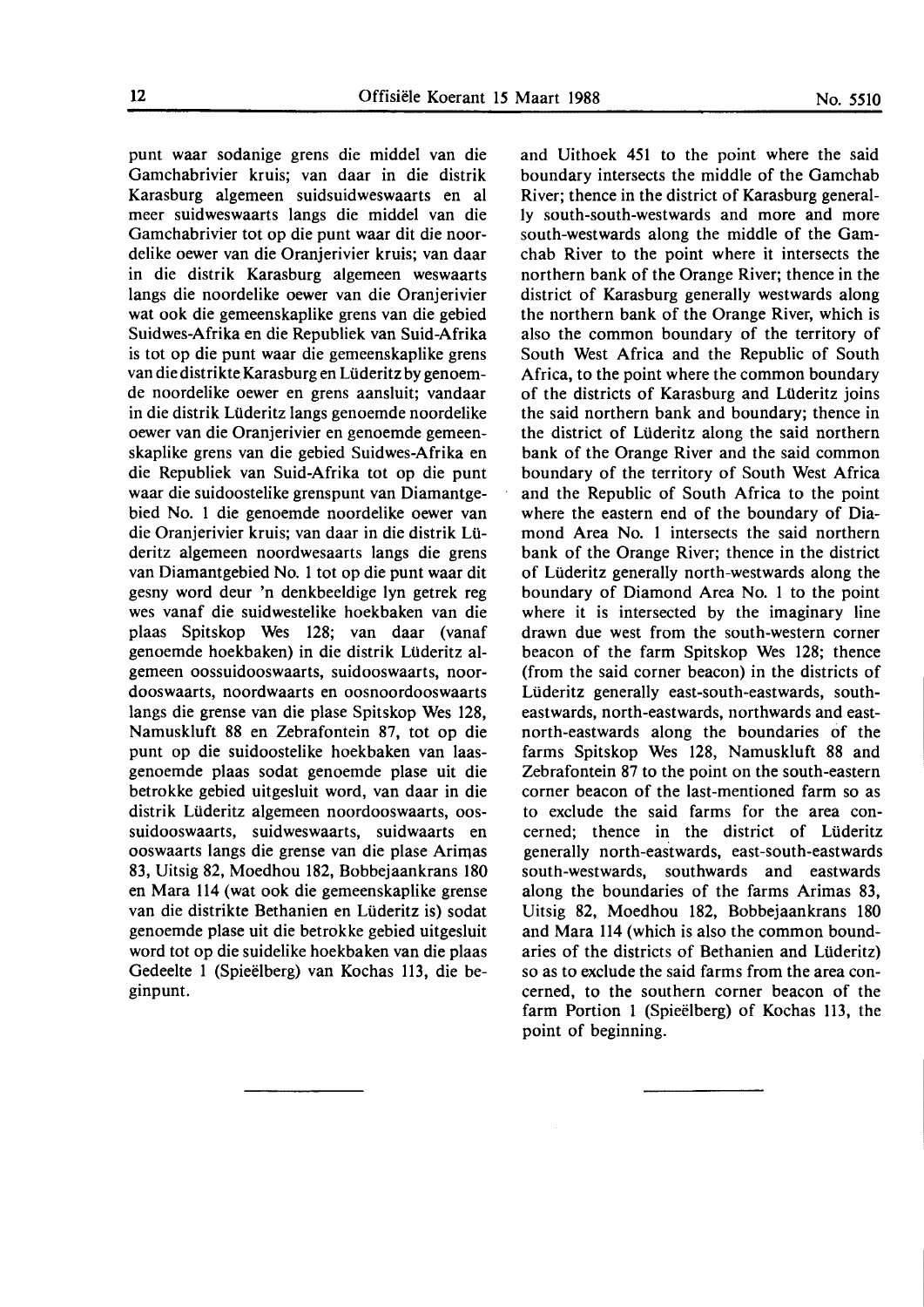#### DEPARTEMENT VAN EKONOMIESE SAKE

No. 54 1988

### HANDELWAREMERKE-WET, 1941 (WET 17 VAN 1941): VOORGENOME VERBOD OP DIE GEBRUIK **VAN 'N** SEKERE EMBLEEM

Ingevolge artikel 13 van die Handelswaremerkewet, 1941 (Wet 17 van 1941), maak ek hierby bekend dat ek deur die Departement van Vervoer versoek is om kragtens artikel 15(1) van genoemde Wet die gebruik, deur enigiemand anders as genoemde Departement, van onderstaande embleem van die Departement in verband met enige handel, besigheid, beroep of bedryf of in verband met 'n handelsmerk, merk of handelsomskrywing wat op ware aangebring is te verbied:



DEPARTMENT OF ECONOMIC AFFAIRS

$$
No. 54
$$
 1988

#### MERCHANDISE **MARKS** ACT, 1941 (ACT 17 OF 1941): PROPOSED PROHIBITION OF THE USE OF A CERTAIN EMBLEM

In terms of section 13 of the Merchandise Marks Act, 1941 (Act 17 of 1941), I hereby give notice that I have been requested by the Department of Transport to prohibit, under section 15(1) of the said Act, the use by any person other than the said Department, of the emblem of the Department shown below in connection with any trade, business, profession or occupation or in connection with a trade mark, mark or trade description applied to goods:



Bogenoemde embleem is by die kantoor van die Sekretaris van Ekonomiese Sake, Trustbankgebou, Kaiserstraat, Windhoek, ter insae beskikbaar.

Ek nooi persone wat belang in die saak het hiermee uit om vertoe wat hulle in verband met die saak wil rig, binne 'n tydperk van dertig dae na die publikasie van hierdie kennisgewing skriftelik in te dien by die Sekretaris van Ekonomiese Sake, Privaatsak 13297, Windhoek, 9000.

#### **A.Z. SHIPANGA**

Minister van Natuurbewaring,<br>Mynbou, Handel en Toerisme

Windhoek, H Februarie 1988

The above-mentioned emblem shall lie open to inspection at the office of the Secretary for Economic Affairs, Trust Bank Building, Kaiser Street, Windhoek.

I hereby invite persons interested in the matter to submit, in writing, any representations which they wish to make in connection with the matter to the Secretary for Economic Affairs, Private Bag 13297, Windhoek, 9000, within a period of thirty days from the date of publication of this notice.

#### **A.Z. SHIPANGA**

Minister of Nature Conservation,<br>Mining, Trade and Tourism Windhoek, 11 February 1988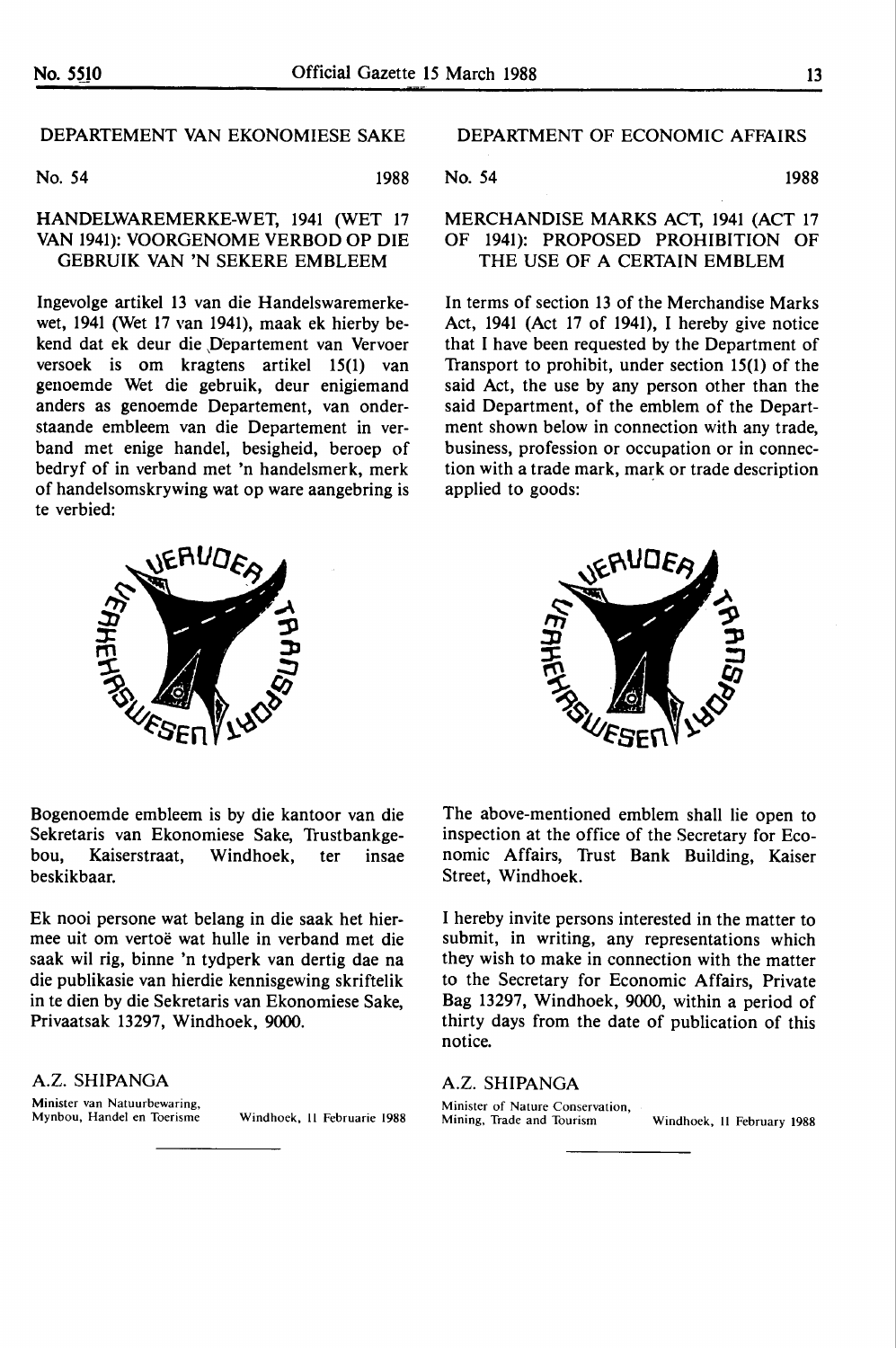#### DEPARTEMENT VAN EKONOMIESE SAKE

No. 55 1988

### HANDELSWAREMERKE-WET, 1941 (WET 17 VAN 1941): VOORGENOME VERBOD OP DIE GEBRUIK **VAN 'N** SEKERE EMBLEEM

lngevolge artikel 13 van die Handelswaremerkewet, 1941 (Wet 17 van 1941), maak ek hierby bekend dat ek deur die Departement van Burgersake en Mannekrag versoek is om kragtens artikel 15(1) van genoemde Wet die gebruik, deur enigiemand anders as genoemde Departement, van onderstaande embleem van die Departement in verband met enige handel, besigheid, beroep of bedryf of in verband met 'n handelsmerk, merk of handelsomskrywing wat op ware aangebring is te verbied:



Bogenoemde embleem is by die kantoor van die Sekretaris van Ekonomiese Sake, Trustbankgebou, Kaiserstraat, Windhoek, ter insae beskikbaar.

Ek nooi persone wat belang in die saak het hiermee uit om vertoe wat hulle in verband met die saak wil rig, binne 'n tydperk van dertig dae na die publikasie van hierdie kennisgewing skriftelik in te dien by die Sekretaris van Ekonomiese Sake, Privaatsak 13297, Windhoek, 9000.

**A.Z. SHIPANGA**  Minister van Natuurbewaring,

Mynbou, Handel en Toerisme Windhoek, II Februarie 1988

#### DEPARTMENT OF ECONOMIC AFFAIRS

#### No. 55 1988

#### MERCHANDISE **MARKS** ACT, 1941 (ACT 17 OF 1941): PROPOSED PROHIBITION OF THE USE OF A CERTAIN EMBLEM

In terms of section 13 of the Merchandise Marks Act, 1941 (Act 17 of 1941), I hereby give notice that I have been requested by the Department of Civic Affairs and Manpower to prohibit, under section 15(1) of the said Act, the use by any person other than the said Department, of the emblem of the Department shown below in connection with any trade, business, profession or occupation or in connection with a trade mark, mark or trade description applied to goods:



The above-mentioned emblem shall lie open to inspection at the office of the Secretary for Economic Affairs, Trust Bank Building, Kaiser Street, Windhoek.

I hereby invite persons interested in the matter to submit, in writing, any representations which they wish to make in connection with the matter to the Secretary for Economic Affairs, Private Bag 13297, Windhoek, 9000, within a period of thirty days from the date of publication of this notice.

#### **A.Z. SHIPANGA**

Minister of Nature Conservation,<br>Mining, Trade and Tourism

Windhoek, II February 1988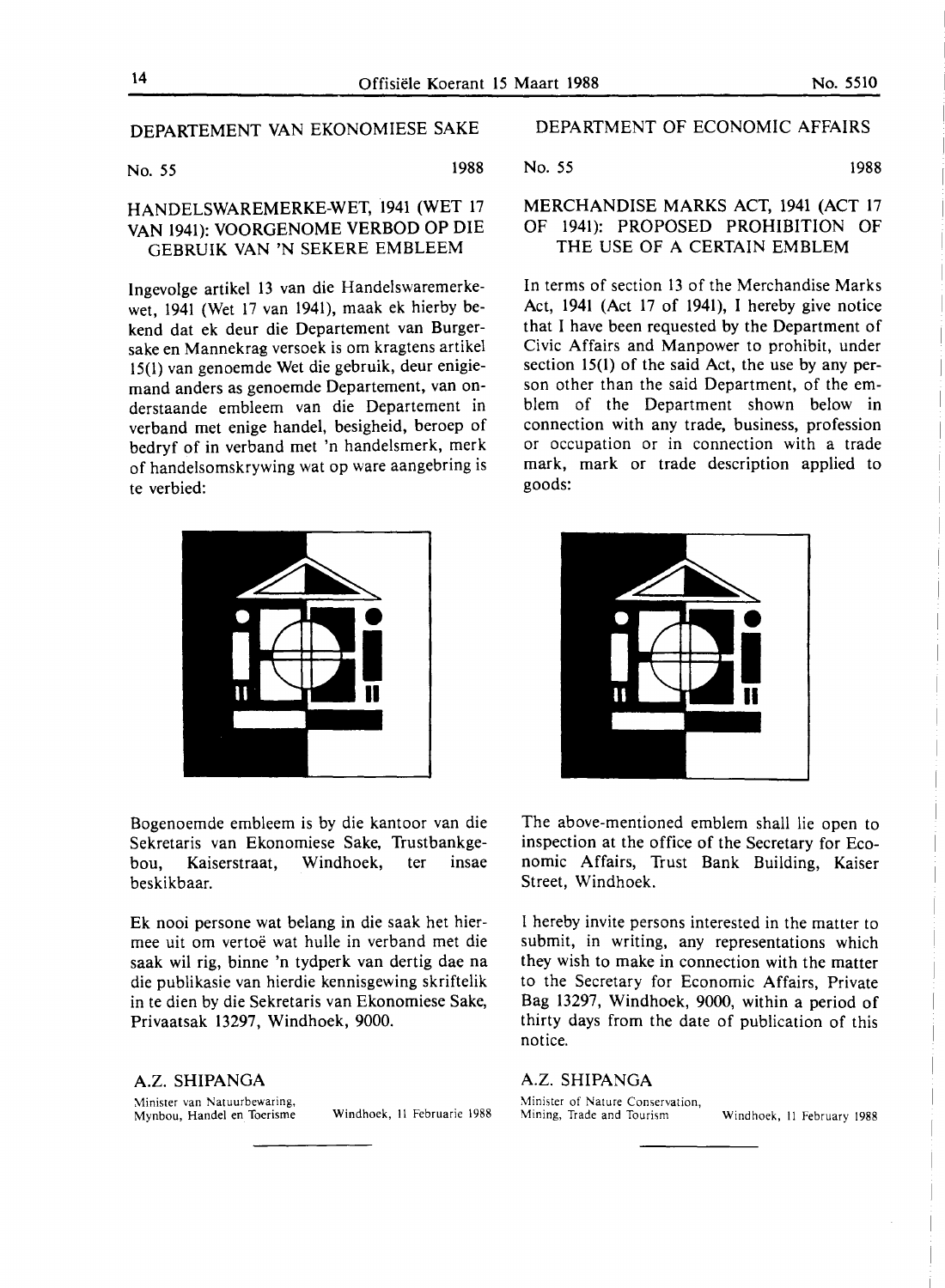#### DEPARTEMENT VAN EKONOMIESE SAKE

No. 56 1988

#### PRYSBEHEER: WYSIGING VAN MAK-SIMUMPRYSE VAN 'N SEKERE KLAS **KORINGBROOD**

Kragtens artikel 4 van die Wet op Prysbeheer, 1964 (Wet 25 van 1964), wysig ek hierby Goewermentskennisgewing 237 van 1974 deur in die Tabel by paragraaf 1 die syfers "61" en "64" deur, onderske1delik, die syfers "69" en "72" te vervang.

G.J.F. GOUS

Pryskontroleur Windhoek, 7 Maart 1988

#### DEPARTMENT OF ECONOMIC AFFAIRS

No. 56 1988

#### PRICE CONTROL: AMENDMENT OF MAX-IMUM PRICES OF A CERTAIN CLASS OF WHEATEN BREAD

Under section 4 of the Price Control Act, 1964 (Act 25 of 1964), I hereby amend Government Notice 237 of 1974 by the substitution in the Table to paragraph 1 for the figures "61" and "64" of the figures "69" and "72", respectively.

G.J.F. *GOVS* 

Price Controller Windhoek, 7 March 1988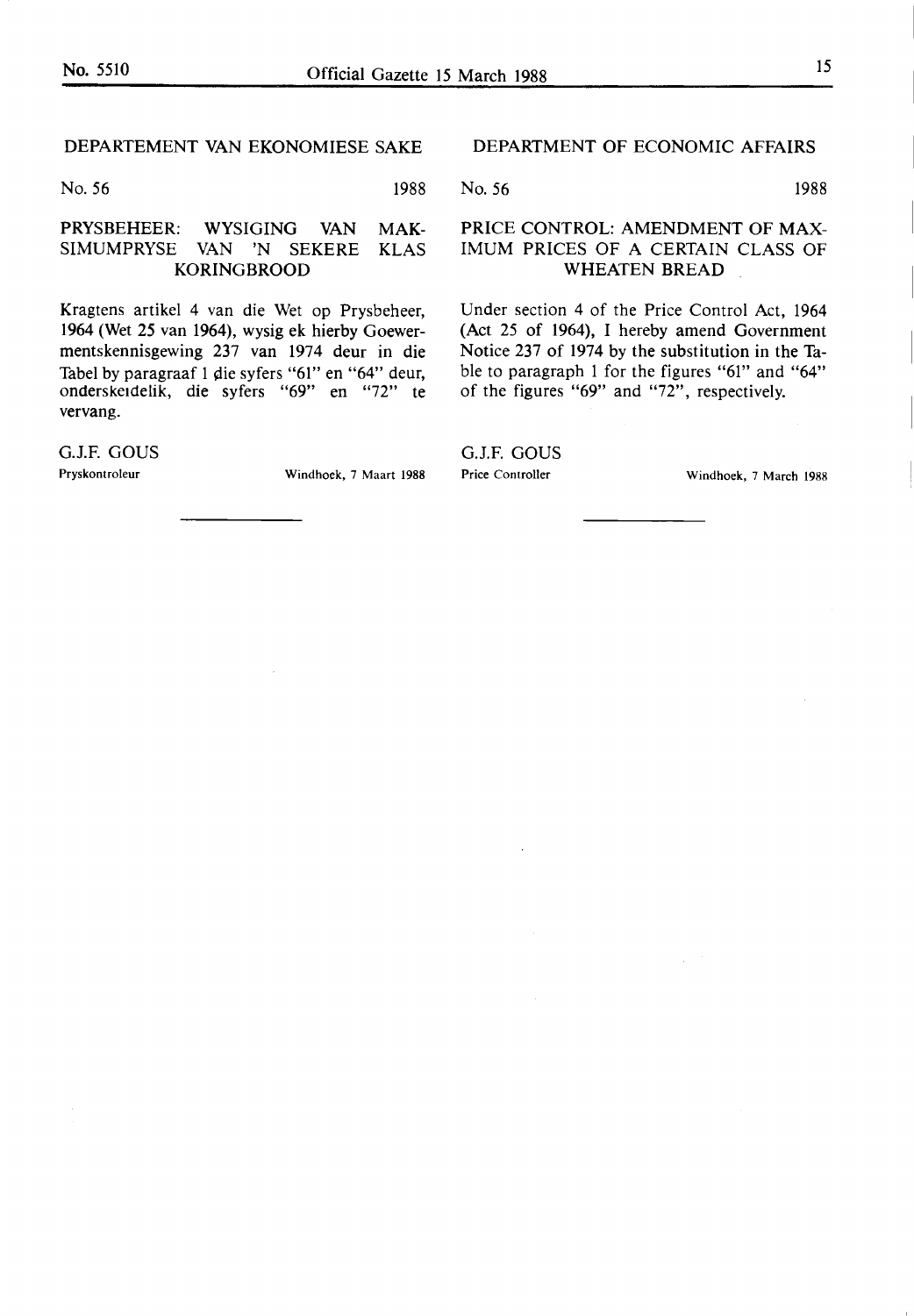#### No. 22 1988

#### MUNISIPALITEIT KEETMANSHOOP: WYSIGING VAN DIE REGULASIES OP ELEKTRISITEITSVERSKAFFING

Die raad van die Munisipaliteit Keetmanshoop het kragtens artikel 244(5) van die Munisipale Ordonnansie 1963 (Ordonnansie 13 van 1963) die regulasies afgekondig by Goewermentskennisgewing 109 van 1957, en van toepassing gemaak op genoemde Munisipaliteit by Goewermentskennisgewing 144 van 1958, verder gewysig soos in die Bylae uiteengesit.

Genoemde wysigings is deur die Minister van Plaaslike Owerhede en Burgersake goedgekeur kragtens artikel 243 van genoemde Ordonnansie 1963.

### **SCHEDULE**

The said amendments have been approved by the Minister of Local Government and Civic Affairs under Section 243 of the said Municipal Or-

Schedule D: Amendment of Tariffs -

of 1958, as set out in the Schedule.

dinance, **1963.** 

- (a) by the substitution in paragraph (i) of Tariff A for the amounts "Rl0,00" and "R0,11" of the amounts "Rl5,00" and "R0,13", respectively;
- (b) by the substitution in paragraph (i) of Tariff B for the amounts "R30,00" and "R0,11" of the amounts "R45,00" and "R0,13", respec**tively;**
- (c) (i) by the substitution in paragraph (i) of Tariff C for the amount "R0,11" of the amount "R0,13";
	- (ii) by the substitution in paragraph (ii) of Tariff C for the amount "R0,11" of the amount "R0,13";
- (d) by the substitution in Tariff D for the amount "R0,11" of the amount "R0,13";

### BYLAE

Byvoegsel D: Tariewe word hierby gewysig -

- (a) deur in paragraaf (i) van Tarief A die bedrae "Rl0,00" en "R0,11" deur, onderskeidelik, die bedrae "Rl5,00" en "R0,13" te vervang;
- (b) deur in paragraaf (i) van Tarief B die bedrae **"R30,00"** en **"R0,11"** deur, onderskeidelik, die bedrae "R45,00" en "R0,13" te vervang;
- (c) (i) deur in paragraaf (i) van Tarief C die bedrag "R0,11" deur die bedrag "R0,13" te vervang;
	- (ii) deur in paragraaf (ii) van Tarief C die bedrag **"R0,11"** deur die bedrag **"R0,13"**  te vervang;
- (d) deur in Tarief D die bedrag "R0,11" deur die bedrag "R0,13" te vervang;

# **General Notices**

## No. 22 1988 **MUNICIPALITY OF KEETMANSHOOP:**

**AMENDMENT OF THE REGULATIONS FOR**  THE SUPPLY OF ELECTRICITY

The council of the Municipality of Keetmanshoop has under Section 244(5) of the Municipal Ordinance, 1963 (Ordinance 13 of 1963), further amended the regulations promulgated under Government Notice 109 of 1957, and applied to the said Municipality by Government Notice 144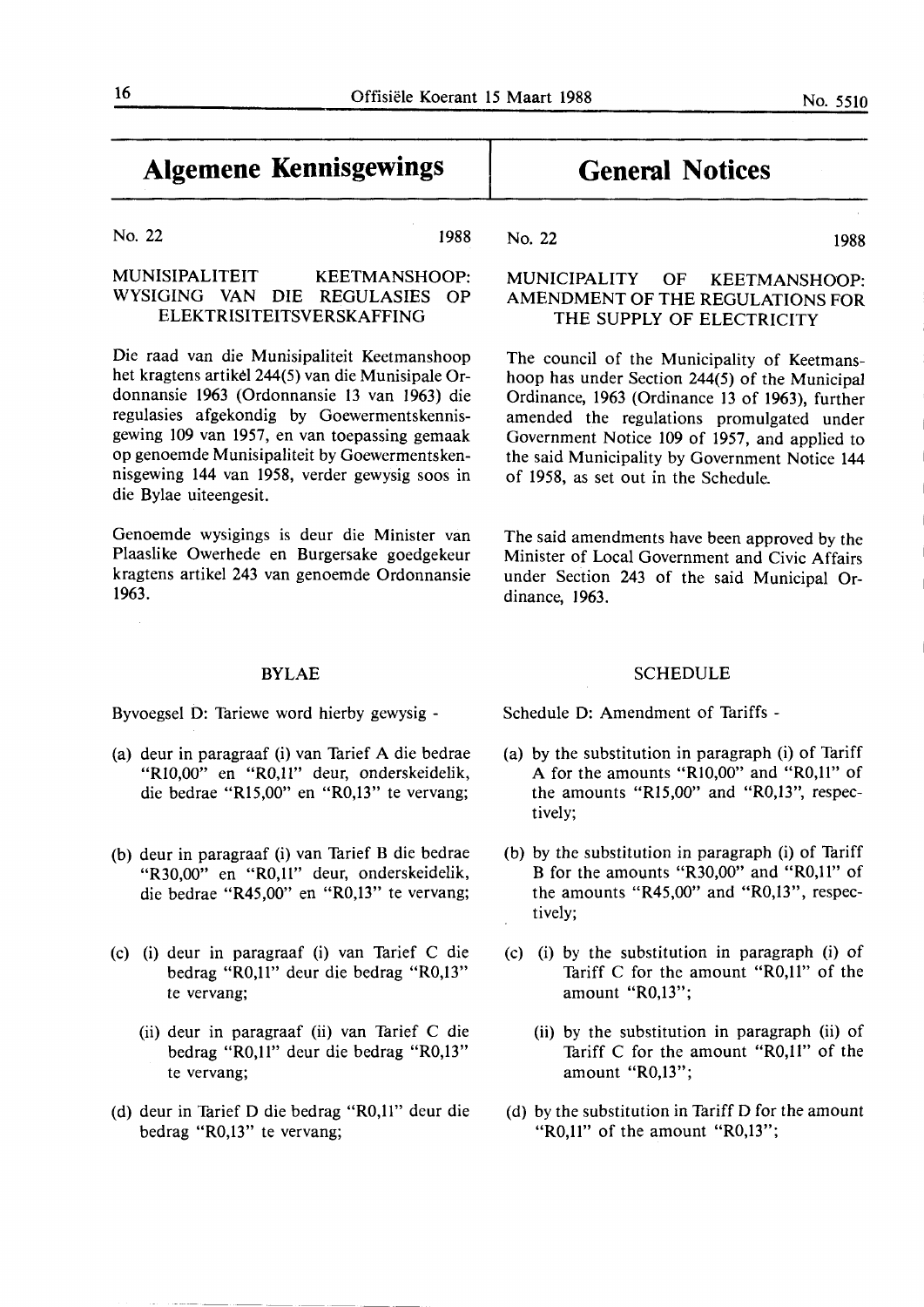- (e) deur in Tarief E die bedrag "R0,11" deur die bedrag "R0,13" te vervang; en
- (f) deur in Tarief F die bedrag "R0,11" deur die bedrag "R0,13" te vervang.
- (e) by the substitution in Tariff E for the amount "R0,11" of the amount "R0,13"; and
- (f) by the substitution in Tariff  $F$  for the amount "R0,11" of the amount "R0,13".

**MUNICIPALITY** OF **KEETMANSHOOP: AMENDMENT OF HEALTH REGULATIONS** 

The council of the Municipality of Keetman-

No. 23 1988

#### No. 23 1988

#### MUNISIPALITEIT KEETMANSHOOP: WYSIGING VAN GESONDHEIDSREGU-LASIES

Die raad van die Munisipaliteit Keetmanshoop het kragtens artikel 242 van die Munisipale Ordonnansie 1963 (Ordonnansie 13 van 1963) die regulasies afgekondig by Goewermentskennisgewing 336 van 1953, verder gewysig deur in item (b) van Bylae A die bedrag "R8,50" deur die bedrag **"RI0,00"** te vervang.

Genoemde wysiging is deur die Minister van Plaaslike Owerhede en Burgersake goedgekeur kragtens artikel 243 van genoemde Munisipale Ordonnansie 1963.

No. 24 1988

#### MUNISIPALITEIT KEETMANSHOOP: WYSIGING VAN RIOLERINGS- EN LOOD-GIETERSREGULASIES

Die raad van die Munisipaliteit Keetmanshoop het kragtens artikel 242 van die Munisipale Ordonnansie 1963 (Ordonnansie 13 van 1963) die regulasies afgekondig by Goewermentskennisgewing 128 van 1967, verder gewysig deur in Bylae C die bedrae "Rl2,00" en "RI0,50", oral waar dit voorkom, deur, onderskeidelik, die bedrae "R15,00" en "R12,00" te vervang.

Genoemde wysigings is deur die Minister van Plaaslike Owerhede en Burgersake goedgekeur kragtens artikel 243 van genoemde Munisipale Ordonnansie 1963.

No. 24 1988

# shoop has under section 242 of the Municipal Or-

dinance, 1963 (Ordinance 13 of 1963), further amended the regulations promulgated under Government Notice 336 of 1953, by the substitution in item (b) of Schedule A for the amount **"R8,50"** of the amount **"RI0,00".** 

The said amendment has been approved by the Minister of Local Government and Civic Affairs under section 243 of the said Municipal Ordinance, 1963.

#### **MUNICIPALITY** OF **KEETMANSHOOP: AMENDMENT OF DRAINAGE AND PLUMBING REGULATIONS**

The council of the Municipality of Keetmanshoop has under section 242 of the Municipal Ordinance, 1963 (Ordinance 13 of 1963), further amended the regulations promulgated under Government Notice 128 of 1967, by the substitution in Schedule C for the amounts "Rl2,00" and "RI0,50", wherever they occur, of the amounts "R15,00" and "R12,00", respectively.

The said amendments have been approved by the Minister of Local Government and Civic Affairs under section 243 of the said Municipal Ordinance, 1963.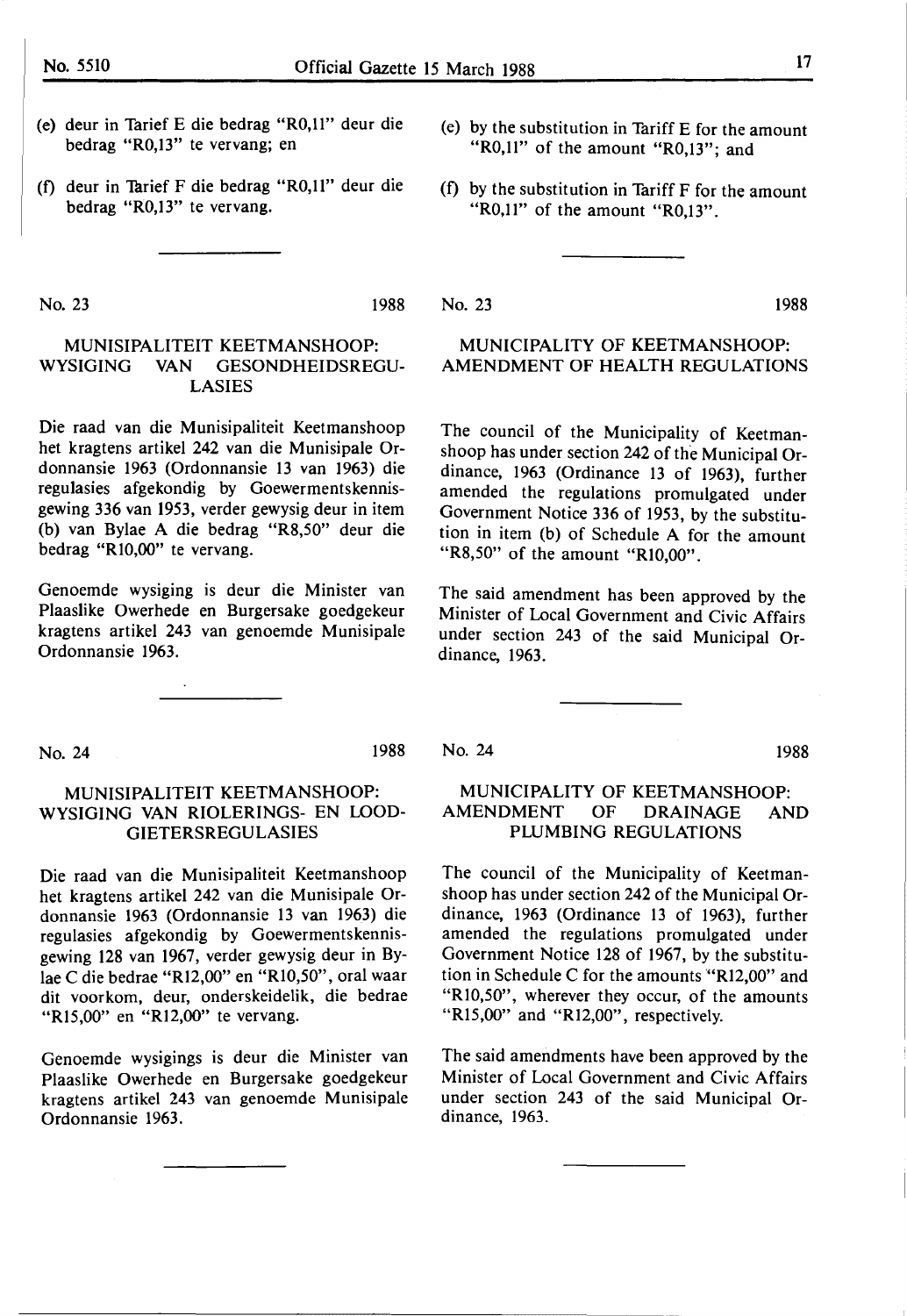No. 25 1988

#### MUNISIPALITEIT KEETMANSHOOP: WYSIGING VAN WATERVOORSIENINGS-REGULASIES

Die raad van die Munisipaliteit Keetmanshoop het kragtens artikel 242 van die Munisipale Ordonnansie 1963 (Ordonnansie 13 van 1963) die regulasies afgekondig by Goewermentskennisgewing 279 van 1974, verder gewysig deur in item I van Bylae B die bedrag "R0,73", oral waar dit voorkom, deur die bedrag "R0,75" te vervang.

Genoemde wysiging is deur die Minister van Plaaslike Owerhede en Burgersake goedgekeur kragtens artikel 243 van genoemde Ordonnansie 1963.

No. 25 1988

#### MUNICIPALITY OF KEETMANSHOOP: AMENDMENT OF WATER SUPPLY REGU-**LATIONS**

The council of the Municipality of Keetmanshoop has under section 242 of the Municipal Ordinance 1963, (Ordinance 13 of 1963), further amended the regulations promulgated under Government Notice 279 of 1974, by the substitution in item 1 of Schedule B for the amount "R0,73", wherever it appears, of the amount **"R0,75".** 

The said amendment has been approved by the Minister of Local Government and Civic Affairs under section 243 of the Municipal Ordinance, 1963.

No. 26 1988

#### MUNISIPALITEIT VAN KEETMANSHOOP KENNISGEWING

Kennis geskied hiermee kragtens Artikel 171(1) van die Munisipale Ordonnansie Nr 13 van 1963, soos gewysig, aan die ondergenoemde persoon wat die geregistreerde eienaar van die ondervermelde erf is, dat die erf verkoop sal word ter verhaling van agterstallige eiendomsbelasting en rente indien u sou nalaat om dit te betaal binne drie (3) maande vanaf datum van die laaste publikasie hiervan.

No. 26 **1988** 

#### MUNICIPALITY OF KEETMANSHOOP NOTICE

Notice is hereby given in terms of Section 171(1) of the Municipal Ordinance No 13 of 1963 as amended to the following registered owner that the undermentioned property will be sold to recover arrear rates and interest should it not be paid within three (3) months from the date of the last publication hereof.

| Geregistreerde                       | Erf Nr.                       | Grootte<br><b>Vk Meter</b> | <b>Registered</b>                    | <b>Erf No</b>                              | Area<br><b>Square</b> |
|--------------------------------------|-------------------------------|----------------------------|--------------------------------------|--------------------------------------------|-----------------------|
|                                      |                               |                            | Owner                                |                                            | <b>Meter</b>          |
| MW Neuneier                          | 281<br>Keetmans-<br>hoop Dorp | 2381                       |                                      | MW Neuneier 281 Keetmans-<br>hoop Township | 2381                  |
| P.J. BOONZAAIER<br><b>STADSKLERK</b> |                               |                            | P.J. BOONZAAIER<br><b>TOWN CLERK</b> |                                            |                       |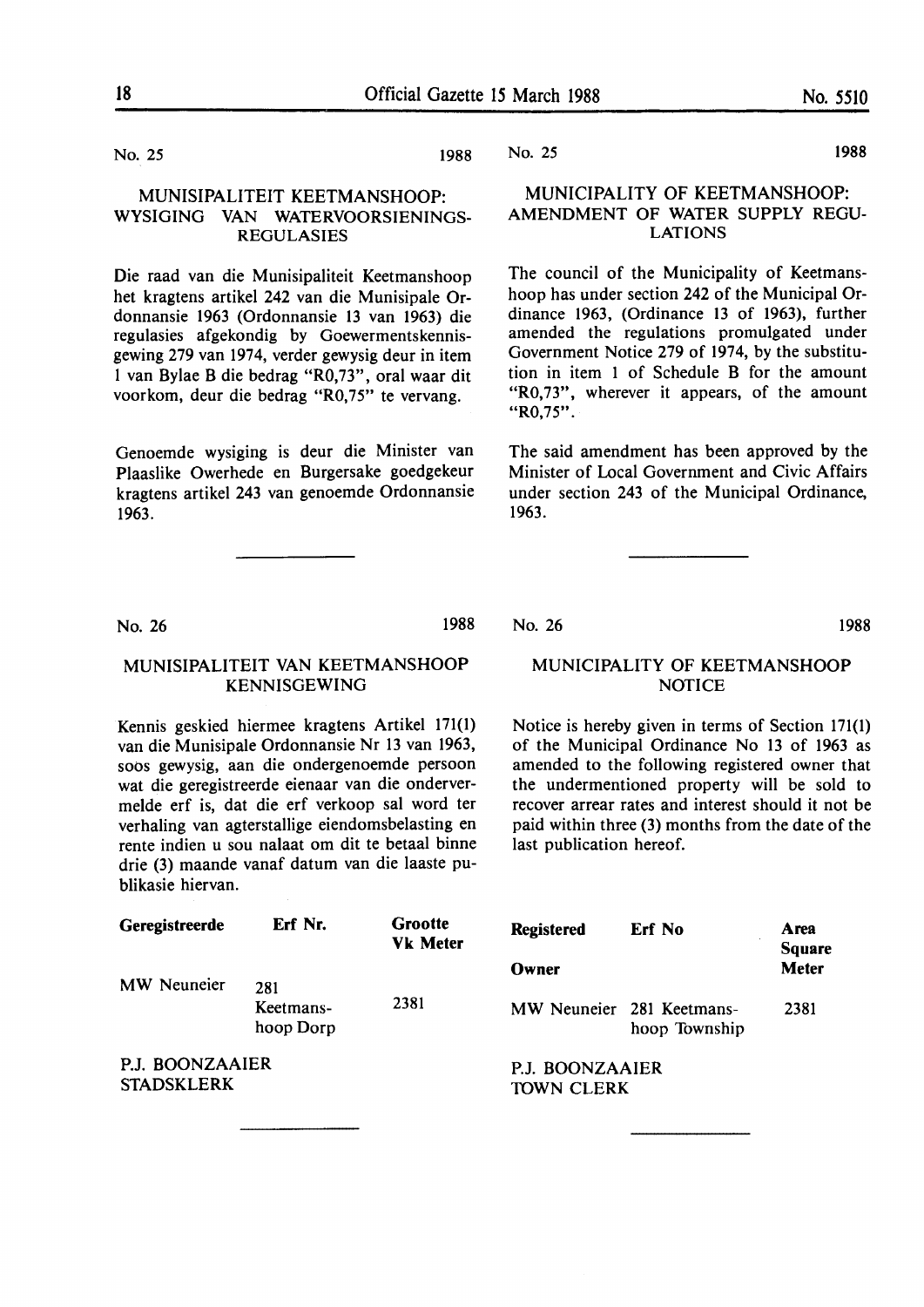No. 27 1988

#### MUNISIPALITEIT MARIENTAL: WYSIGING VAN INBOORLINGLOKASIEREGULASIES

Die Raad van die Munisipaliteit Mariental bet kragtens artikel 32(2) van die Proklamasie op Inboorlinge in Stedelike Gebiede 1951 (Proklamasie *56* van 1951) die regulasies afgekondig by Goewermentskennisgewing 99 van 1969, verder gewysig soos in die Bylae uiteengesit.

Genoemde wysigings is deur die Minister van Plaaslike Owerhede en Burgersake goedgekeur kragtens artikel 32(4) van genoemde Proklamasie op lnboorlinge in Stedelike Gebiede 1951.

#### BYLAE

Aanhangsel V word hierby gewysig -

- (a) deur in item 3 (i) die bedrag "Rl5,60" deur die bedrag "R35,60" te vervang; en
- (b) deur in item 3 (ii) die bedrag "R $12,00$ " deur die bedrag "R32,00" te vervang.

No. 28 1988

#### MUNICIPALITY OF OTJIWARONGO: AMENDMENT OF SWIMMING BATH RE-GULATIONS

The council of the Municipality of Otjiwarongo has under section 242 of the Municipal Ordinance, 1963 (Ordinance 13 of 1963), further amended the regulations promulgated under Government Notice 257 of 1956, by the substitution in Regulation 19 for the amounts "R0,50", "Rl,00", "R7,50" and "Rl5,00" of the amounts "R0,60", "Rl,20", "R9,00" and "Rl8,00", respectively.

The said amendment has been approved by the Minister of Local Government and Civic Affairs under section 243 of the said Municipal Ordinance, 1963.

No. 27 1988

#### MUNICIPALITY OF MARIENTAL: AMEND-MENT OF NATIVE LOCATION REGU-LATIONS

The council of the Municipality of Mariental has under section 32(2) of the Natives (Urban Areas) Proclamation, 1951 (Proclamation 56 of 1951), further amended the regulations promulgated under Government Notice 99 of 1969, as set out in the Schedule.

The said amendments have been approved by the Minister of Local Government and Civic Affairs under section 32(4) of the said Natives (Urban Areas) Proclamation, 1951.

#### SCHEDULE

Annexure V is hereby amended -

- (a) by the substitution in item 3 (i) for the amount "Rl5,60" of the amount "R35,60"; and
- (b) by the substitution in item 3 (ii) for the amount "Rl2,00" of the amount "R32,00".

No. 28 1988

#### MUNISIPALITEIT OTJIWARONGO: WYSIGING VAN SWEMBADREGULASIES

Die raad van die Munisipaliteit Otjiwarongo bet kragtens artikel 242 van die Munisipale Ordonnansie 1963 (Ordonnansie 13 van 1963) die regulasies afgekondig by Goewermentskennisgewing 257 van 1956, verder gewysig deur in Regulasie 19 die bedrae "R0,50", "Rl,00", "R7,50" en "Rl5,00" deur, onderskeidelik, die bedrae "R0,60", "Rl,20", "R9,00" en "Rl8,00" te vervang.

Genoemde wysiging is deur die Minister van Plaaslike Owerhede en Burgersake goedgekeur kragtens artikel 243 van genoemde Munisipale Ordonnansie 1963.